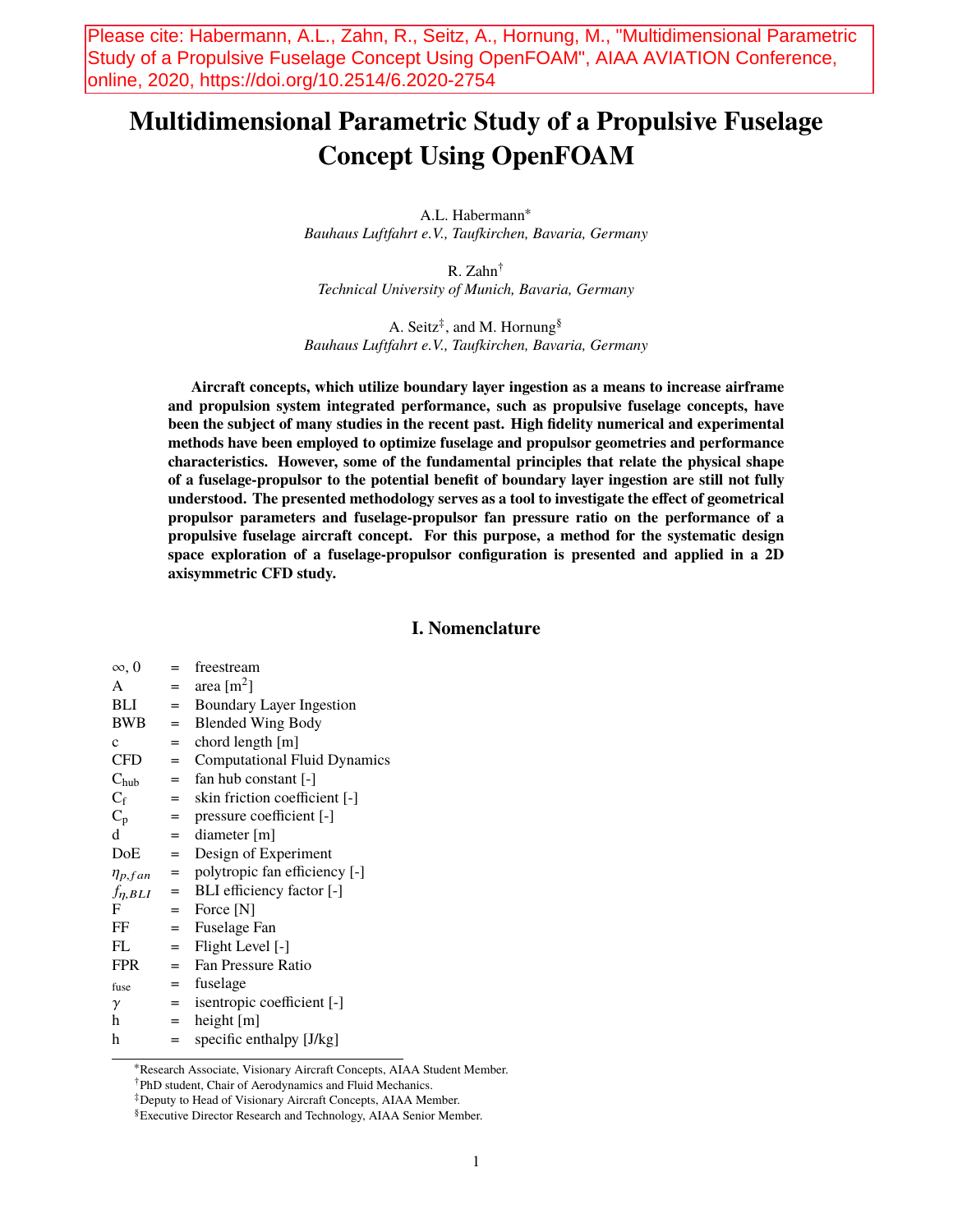| $=$ | High Speed Aerodynamic Solver         |  |  |  |
|-----|---------------------------------------|--|--|--|
| $=$ | length $[m]$                          |  |  |  |
| $=$ | Latin Hypercube Sampling              |  |  |  |
| =   | mass flow $\lceil \text{kg/s} \rceil$ |  |  |  |
| $=$ | Mach number [-]                       |  |  |  |
| =   | Net Propulsive Force [N]              |  |  |  |
| =   | Net Propulsive Power [W]              |  |  |  |
| $=$ | static pressure [Pa]                  |  |  |  |
| $=$ | total pressure [Pa]                   |  |  |  |
| =   | inlet total pressure recovery [-]     |  |  |  |
| $=$ | power [W]                             |  |  |  |
| =   | actual shaft power [W]                |  |  |  |
| =   | isentropic shaft power [W]            |  |  |  |
| =   | density [kg/m <sub>2</sub> ]          |  |  |  |
| $=$ | passengers                            |  |  |  |
| =   | Propulsive Fuselage Concept           |  |  |  |
| =   | fan pressure ratio [-]                |  |  |  |
| $=$ | radius [m]                            |  |  |  |
| $=$ | Reynolds-Averaged Navier Stokes       |  |  |  |
| =   | Root Mean Squared Error               |  |  |  |
| $=$ | surface area $\lceil m^2 \rceil$      |  |  |  |
| $=$ | surface                               |  |  |  |
| =   | <b>SLenderness Ratio</b>              |  |  |  |
| $=$ | Top Level Aircraft Requirements       |  |  |  |
| $=$ | static temperature [K]                |  |  |  |
| $=$ | total temperature [K]                 |  |  |  |
| =   | wall shear stress [N]                 |  |  |  |
| =   | velocity in flow direction [m/s]      |  |  |  |
| $=$ | in flow direction                     |  |  |  |
| =   | axial fuselage fan position [-]       |  |  |  |
| $=$ | dimensionless wall distance [-]       |  |  |  |
| $=$ | in axial direction                    |  |  |  |
|     |                                       |  |  |  |

# **II. Introduction**

Commercial aircraft concepts featuring a boundary layer ingesting (BLI) propulsive device, such as a fuselage fan (FF), have gained increasing attention in the recent years. The reduction of the momentum deficit induced by the fuselage boundary layer promises a high potential to decrease fuel burn. Prominent examples include the boundary layer ingesting aft-fuselage fan concept "Fuse Fan" by NASA [\[1\]](#page-15-0), the Bauhaus Luftfahrt "Propulsive Fuselage" [\[2\]](#page-15-1), the propulsive fuselage concepts (PFC) investigated in the European research projects "DisPURSAL" [\[3\]](#page-15-2) and "CENTRELINE" [\[4\]](#page-16-0), the NASA "STARC-ABL" [\[5\]](#page-16-1), and the embedded BLI configuration "SAX-40" [\[6\]](#page-16-2), and the "N3-X" (BWB) [\[7\]](#page-16-3). The expected fuel burn reduction potential of these concepts varies in the one digit range between  $2-10\%$  [\[3,](#page-15-2) [8–](#page-16-4)[10\]](#page-16-5) and even a predicted increase in fuel burn of 1.7% [\[11\]](#page-16-6). Top Level Aircraft Requirements (TLAR) as well as the aircraft and power train configuration and geometry of the concepts differ significantly. However, for all concepts the geometric shape of the fuselage and FF propulsion system plays an important role when optimizing a fuselage-propulsor concept for all design conditions, including cruise and off-design conditions. To maximize the benefit of such a concept design, it is necessary to optimize the shape from an aero-propulsive perspective.

For some of the introduced concepts, two- and three-dimensional geometry optimization schemes were applied in past studies. In 2001, Rodriguez conducted a two- and three-dimensional multidisciplinary design optimization of a BLI engine inlet of a blended wing body (BWB) with a Reynolds-Averaged Navier Stokes (RANS) solver. The study aimed at the demonstration of the potential advantages of BLI for BWB with a focus on engine inlet performance [\[12\]](#page-16-7). Gray et al. investigated the effect of fan pressure ratio (FPR) on the performance of the NASA STARC-ABL concept. They introduced a coupled-adjoint approach of a one-dimensional thermodynamic cycle coupled to a RANS CFD (Computational Fluid Dynamics) simulation. In their approach, the fuselage was modelled as two-dimensional and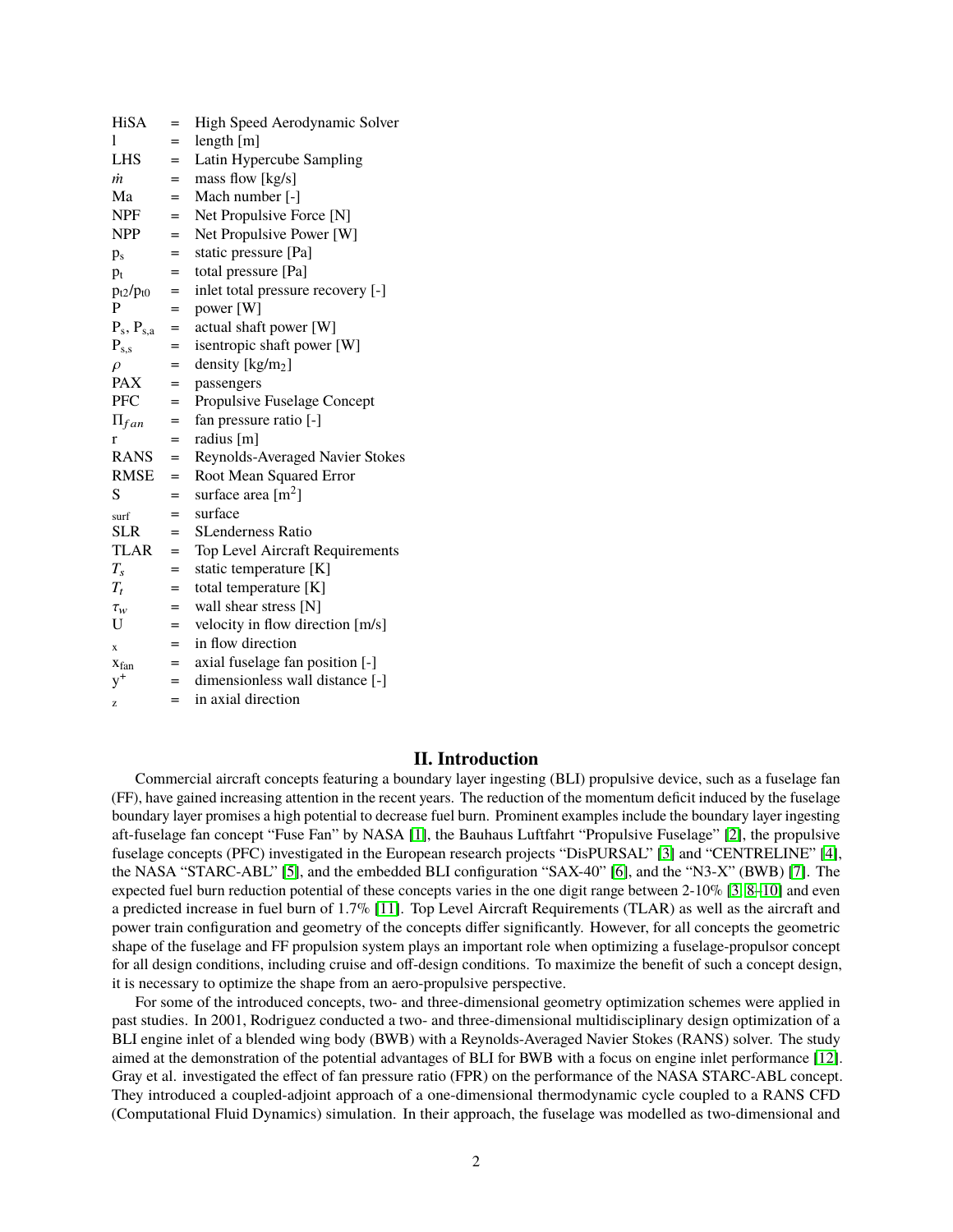axisymmetric, neglecting the effect of the wing on the propulsor performance. The aim of the study was to improve the performance of the BLI propulsor by optimizing the propulsor shape for a single design variable (FPR) [\[13,](#page-16-8) [14\]](#page-16-9). Kenway and Kiris also applied CFD on a simplified model of the NASA STARC-ABL concept. They performed a three-dimensional adjoint-based aerodynamic shape optimization of the fuselage diffuser and nacelle inlet to minimize inlet distortion at the BLI propulsor. Their results showed that the optimal nacelle and fuselage shape is very sensitive to flight conditions (Mach number, altitude, angle of attack) and wing downwash [\[15\]](#page-16-10). The shape optimization is, thus, a task specific to each BLI concept and its design conditions.

Rather than pursuing a localized geometric optimization of the aft-fuselage and propulsor shaping of a specific BLI configuration, the presented methodology aims at investigating the implications of the systematic variation of global design parameters on the integrated aero-propulsive aircraft performance of a full annular ducted PFC based on the CENTRELINE BLI configuration. For all configurations only a part of the boundary layer is ingested, never the full boundary layer or more. Three-dimensional effects such as effects of the wing downwash are not considered in the presented study.

For this purpose, the merit of a simple sensitivity study based on an initial geometry compared against a multidimensional design space exploration is investigated. A sensitivity analysis for six different geometrical and operational design variables is performed and complimented by a multidimensional parametric study of four key design parameters in order to find optimal design settings for the highest BLI benefit of an exemplary fuselage-propulsor geometry. One of the metrics used to compare the aero-propulsive benefit of different PFC designs is the bare BLI efficiency factor as defined by [\[16\]](#page-16-11). It relates the product of the net propulsive power to the ideal shaft power of the BLI propulsor. The net propulsive power is the product of net axial force (Net Propulsive Force - NPF) acting on the bare fuselage and nacelle arrangement (total surface and fan force) and the flight velocity. For a PFC, such as the CENTRELINE concept [\[4\]](#page-16-0), a geometry shall be found with the highest NPF at the lowest shaft power expense.

The combination of the main study parameters (pressure ratio of the  $FF - FPR$ , axial fan position  $x_{fan}$ , fuselage slenderness ratio – SLR and FF duct height  $h_{fan \text{ duct}}$ ) in their specified ranges opens up a broad design space with possibly strong non-linear system behavior. However, at the conceptual stage only a limited number of high-fidelity simulation runs can typically be conducted from the perspective of computational resources and required calculation time. A solution to this problem is the application of an approximation-based optimization. As such, an analytic model typically referred to as "surrogate model" is derived to approximate the characteristics obtained from the high-fidelity model. The surrogate model is based on a limited number of high-fidelity simulation results. Its quality strongly depends on the appropriate distribution of sample points within the hyper-dimensional design space and therefore, requires the strategic placement of parameter combinations by the use of a space filling sampling technique. In the present study, a Latin Hypercube Sampling (LHS) strategy is applied [\[17,](#page-16-12) [18\]](#page-16-13). For the selected combinations, two-dimensional axisymmetric geometries based on a geometric parameterization of the geometry are generated and high-fidelity CFD simulations are executed for the design cruise condition. To solve the numerical problem, the open source CFD software OpenFOAM [\[19\]](#page-16-14) is employed. A high speed aerodynamic solver (HiSA) is used, which was developed and validated by the Council for Scientific and Industrial Research in South Africa for the efficient and robust simulation of transonic and supersonic flows within OpenFOAM [\[20\]](#page-16-15). The impact of the propulsor on the fluid flow through the propulsor duct and the adjacent flow field is modelled by the application of first principle thermodynamic relations on a fan stage volume to capture the coupling effect of airframe aerodynamics and installed propulsion system performance [\[21\]](#page-16-16).

Subsequently, the results of the simulations are processed serving as an input for the construction of a surrogate model, which is based on a Kriging approach. As part of the quality assurance process, the surrogate model is validated using both the results of the sensitivity study and the results of an independent set of data points obtained by the multidimensional CFD simulations.

Finally, a combination of parameters is identified that defines a global optimum of the given parameterized design within the design space, i.e. the two-dimensional propulsive fuselage geometry with the highest benefit compared to a two-dimensional reference fuselage.

# **III. Systematic Approach**

The study follows a systematic approach as pictured in Figure [1.](#page-3-0)

During the design space definition, the two-dimensional axisymmetric baseline geometry of a generic BLI fuselagepropulsor configuration is derived. Its outline is based on the TLAR defined as part of the European research project CENTRELINE [\[4\]](#page-16-0). Serving the medium to long range wide-body aircraft segment, the CENTRELINE concept has a design range of 6500 nmi and a design payload of 340 PAX. The two-dimensional outline can be interpreted as the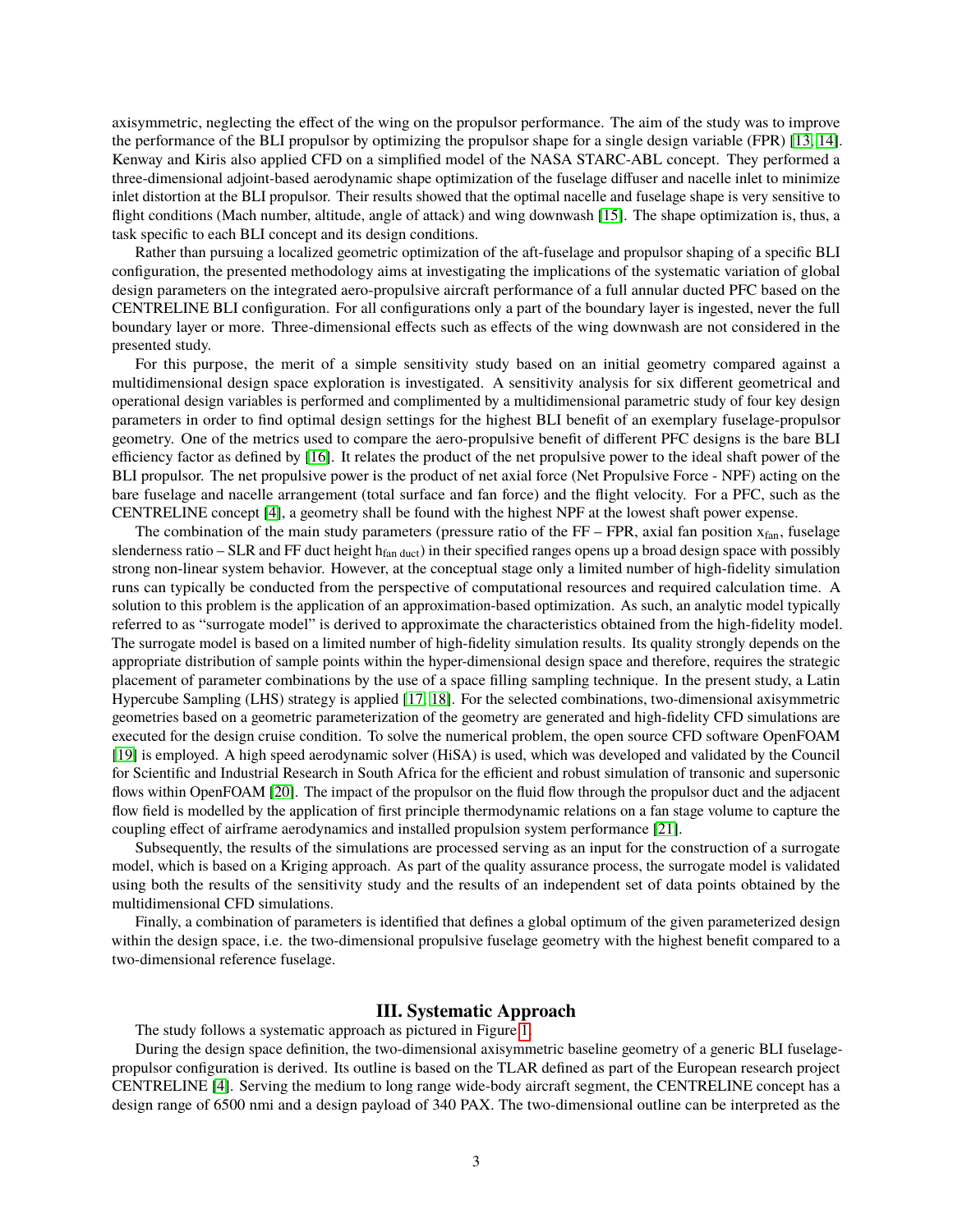<span id="page-3-0"></span>

**Fig. 1 Systematic approach.**

top view cut through the aircraft fuselage presented in Figure [2.](#page-4-0) The geometry is parameterized following similarity heuristics (see section [V\)](#page-6-0). Design parameters deemed to have a crucial impact on the configuration's performance (see section [IV.A\)](#page-4-1) are identified and constrained to upper and lower limits as well as discrete intervals on account of engineering expertise.

Geometries are generated according to the parameter combination description and fed into a RANS CFD simulation. The simulation consists of three parts: pre-processing (meshing of the domain with Gmsh [\[22\]](#page-16-17)), solving of the RANS equations using a simulation setup in OpenFOAM [\[19\]](#page-16-14) and post-processing of the simulation results. The specifications of the simulation setup are described in section [VI.](#page-7-0) The process is automated using the Python programming language, version 3.6 [\[23\]](#page-16-18).

As the effects of all parameters on the aircraft performance are highly interdependent, each parameter is firstly varied independently around a reference value (see section [VIII\)](#page-8-0), and then varied in combination with the other parameters in a multidimensional parameter variation (see section [IX\)](#page-10-0).

The first step of the multidimensional parameter evaluation is the definition of a Design of Experiments (DoE) for which a Latin Hypercube Sampling strategy with maximized minimum distance between samples is chosen. Subsequent, simulation results of the sampled probe are fed into a Kriging surrogate model [\[24\]](#page-17-0) (see section [VII\)](#page-8-1). A surrogate model, which covers the whole design space, is computed and validated against an additional validation sample and the results of the sensitivity study. Lastly, a set of design parameters is identified, which describes the configuration with a global aero-propulsive performance optimum.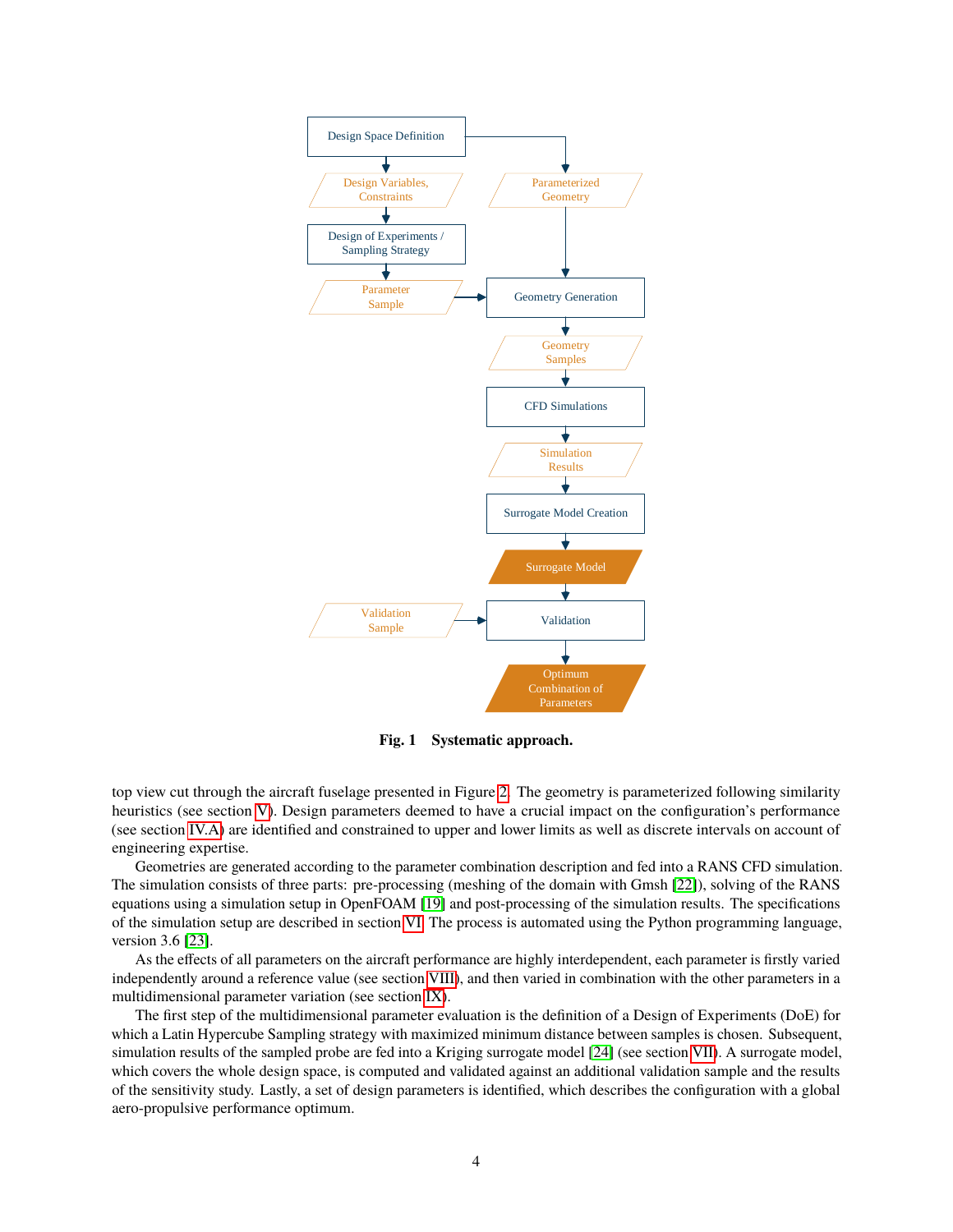<span id="page-4-0"></span>

**Fig. 2 Exemplary two-dimensional representation of the fuselage-propulsor concept and studied parameters.**

| <b>Design Variable</b>                                   | Range          | <b>Baseline</b> |
|----------------------------------------------------------|----------------|-----------------|
| Fan Pressure Ratio (FPR)** [-]                           | $1.25 - 1.50$  | 1.40            |
| Axial Fuselage Fan Position $(x_{fan})^{*+}$ [%]         | $85.0 - 95.0$  | 90.0            |
| Fuselage Length $(l_{\text{fuse}})^{**}$ [m]             | $60.0 - 70.0$  | 67.0            |
| Slenderness Ratio (SLR) [-]                              | $9.15 - 13.96$ | 12.47           |
| Fuselage Fan Hub Coefficient $(C_{\text{hub}})^{*+}$ [-] | $0.20 - 0.40$  | 0.25            |
| Propulsor Fan Duct Height (h <sub>fan duct</sub> ) [m]   | $0.38 - 0.58$  | 0.51            |
| Mach Number (Ma)* [-]                                    | $0.78 - 0.84$  | 0.82            |
| Flight Level $(FL)*$ [100 ft]                            | $320 - 380$    | 350             |

<span id="page-4-2"></span>**Table 1 Design parameters considered in sensitivity study\* and multi-dimensional design space exploration<sup>+</sup> .**

# **IV. Design Parameters and Performance Characteristics**

As the aero-propulsive performance of the fuselage-propulsor configuration is highly dependent on its geometrical features, the present study focuses on the effect of geometric variation on both aerodynamic and propulsive performance characteristics described in the following section.

#### <span id="page-4-1"></span>**A. Design Parameters**

The parametric study is based on a set of four design parameters with particularly strong impact on PFC geometric shape and aero-propulsive performance. The three defining geometric parameters are the duct height at the propulsor fan face ( $h_{fan \, duct}$ ), the fuselage slenderness ratio ( $SLR = I_{fuse} / d_{fuse}$ ), and the relative axial FF position  $x_{fan}$  as presented in Figure [2.](#page-4-0) The design FPR constitutes an additional important propulsion system related sizing parameter. A variation of the parameters cruise Mach number and cruise flight altitude provide an indication of possible operational strategies for a given geometry. The chosen parameterization method (see section [V\)](#page-6-0) makes it necessary to substitute the influential parameters SLR and  $h_{fan \, duct}$  by the design parameters fuselage length  $l_{fuse}$  and a fan hub constant  $C_{hub}$ , which defines the ratio of maximum fuselage diameter and fan face hub diameter. Furthermore, the parameterization causes a strong coupling of the design parameters. Design parameter ranges and nominal values for the baseline geometry are given in Table [1.](#page-4-2) The baseline characteristics (geometry and FPR) are based on study results of the CENTRELINE configuration [\[4\]](#page-16-0).

The slenderness ratio affects the development of the boundary layer before it reaches the FF. For a constant cabin floor area, the fuselage slenderness ratio determines the boundary layer thickness at the BLI propulsor intake: The smaller the SLR, the smaller the fuselage length compared to fuselage diameter. As the boundary layer thickness is a function of run length, the smaller the SLR, the smaller the boundary layer thickness at the propulsor inlet. The SLR is indirectly varied by a variation of  $l_{fuse}$  for a constant cabin floor area  $A_{cabin}$ . However, due to the chosen parameterization strategy, a variation of  $x_{fan}$  or  $C_{hub}$  also affect the SLR to a lesser extent.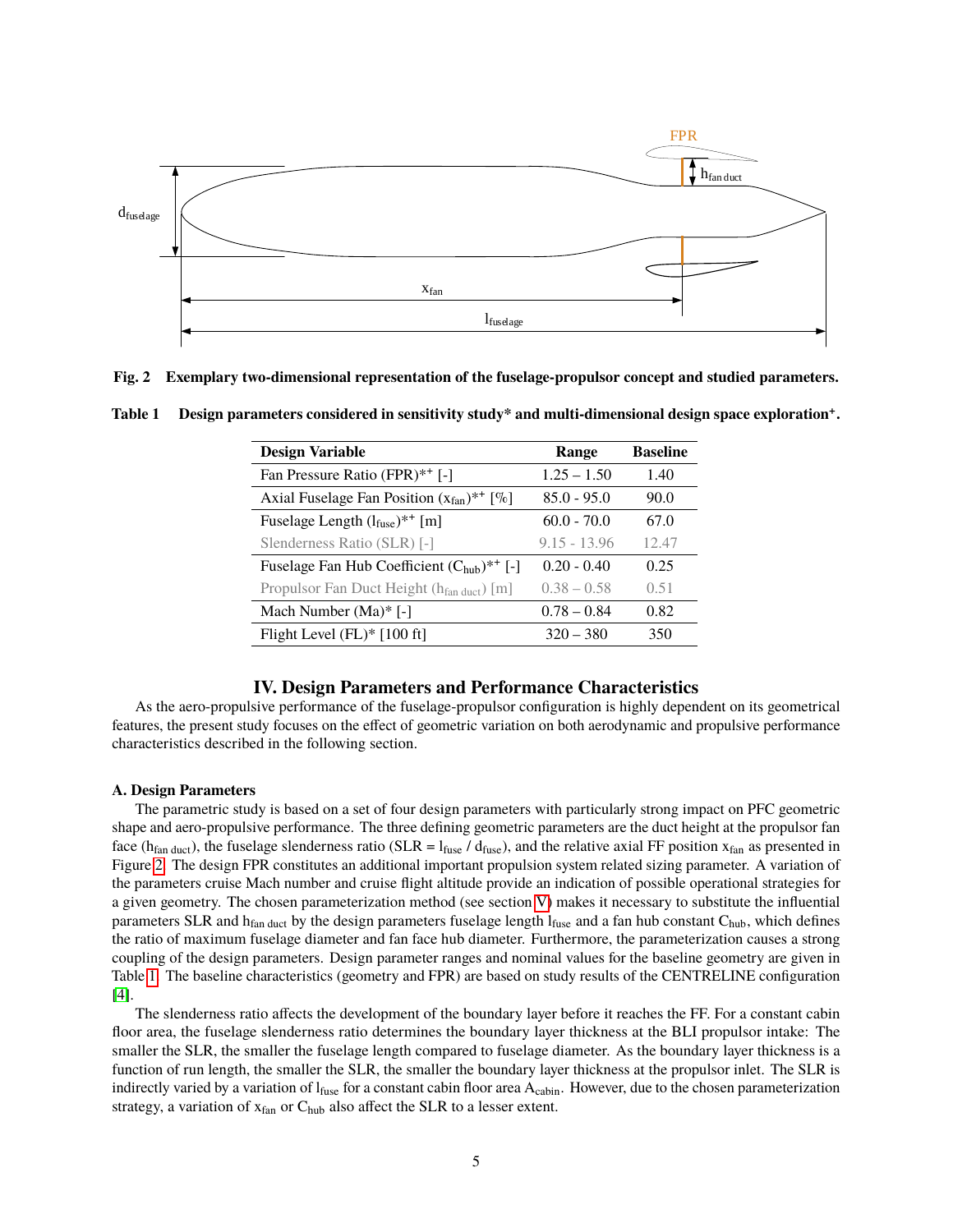The duct height at the FF face as well as the axial position of the fan determine the amount of boundary layer ingested by the FF.

As the fan face area itself is kept constant for all investigated geometries, the duct height is varied indirectly by a variation of the fan face duct radius through  $C_{\text{hub}}$ . The bigger the FF hub radius, the smaller the duct height. Thus, a smaller part of the boundary layer can be ingested.

The further upstream the propulsor is placed with respect to the total fuselage length, the smaller is the amount of total momentum losses resulting from the fuselage boundary layer, which can potentially be recovered by the fuselage aft fan. However, Smith pointed out that for an ideal wake-filling propulsor the propulsive efficiency is higher and the propulsor can be smaller for an ingestion of a wake with a higher shape factor, which is the case further upstream [\[25\]](#page-17-1). From an aircraft level perspective, the position of the fan is further constrained by a minimum angle of the propulsor aft cone, which prevents undesirable flow phenomena occurring in the propulsor jet. In addition,  $x_{fan}$  affects the shape of the fuselage. For the same total fuselage length, the maximum fuselage diameter can be smaller if the FF is placed further downstream at a constant cabin floor area. The axial fan face position is, thus, highly interdependent with the other design variables.

The FPR is a design variable, which again shows the strong coupling between airframe aerodynamics and aft propulsion system. At given freestream conditions, the FPR not only affects the performance of the propulsor, but also has a significant effect on the characteristics of the incident airflow. Gray et al. (2017) showed in a RANS CFD study of the NASA-STARC-ABL configuration that the performance of the BLI configuration is highly dependent on the FPR. They found that for their case at hand, the lower the FPR, the higher the net force acting on the propulsor-fuselage configuration [\[13\]](#page-16-8).

#### **B. Performance Characteristics**

To compare the impact of the design variables on the configuration's aero-propulsive performance, the BLI benefit is evaluated with a metric that combines the effect of the propulsor on the airframe as well as the effect of the altered inflow on the propulsion system – the BLI efficiency factor as introduced in [\[16\]](#page-16-11) and explained in [\[21\]](#page-16-16). It relates the product of the net propulsive power (NPP) to the isentropic shaft power expended in the fuselage-propulsor:

$$
f_{\eta, BLI} = \frac{NPP}{P_{s,s}} \forall P_{s,s} > 0 \tag{1}
$$

In the present study, the isentropic shaft power  $P_{s,s}$  is replaced by the actual shaft power  $P_s = P_{s,a}$ , which is the isentropic shaft power corrected by the polytropic efficiency of the FF. Thus, the BLI efficiency factor used here will always perform worse compared against results of similar studies. As the polytropic fan efficiency is kept constant across all studied cases, the resulting trends, however, will be similar.

The NPP is the product of net axial force acting on the bare fuselage and propulsor arrangement  $(\hat{=}$  NPF) and the freestream flight velocity:  $NPP = NPF \cdot U_{\infty}$ . The NPF is the sum of all axial forces acting on the configuration pressure and viscous forces on all surfaces (fuselage, propulsor nacelle, propulsor duct, aft body)  $F_{\text{surf}}$  and the absolute value of the fan stage volume force  $F_{fan}$ . All surface forces are calculated by integration of the pressure and viscous forces on the surfaces. The contribution of the pressure and momentum flux of fan face and fan exit to the NPF is calculated from mass flow averaged values at propulsor stations 2 and 13 (see Figure [3\)](#page-6-1). A negative NPF represents a force in drag direction.

$$
NPF = |F_{fan}| - F_{surf} = \dot{m}(U_{13} - U_2) + A_{13}p_{s,13} - A_{2}p_{s,2} - \sum_{i} \iint_{S_i} (p_s n_x + \tau_w) dS_i
$$
 (2)

The actual propulsor shaft power is determined in a similar manner from mass flow averaged propulsor station enthalpy:

$$
P_s = \dot{m}(h_{13} - h_2) \tag{3}
$$

For a given flight condition, the fuselage and FF nacelle force in drag direction should either be minimized for a given expended propulsor shaft power or a minimum shaft power should be expended for a given NPF. The performance characteristics serve as objective functions for the surrogate model designed in the multi-dimensional design space exploration.

In addition, the ratio of the mass-flow-averaged total pressure at the fuselage fan face and the freestream total pressure  $p_{t2}/p_{t0}$  is calculated [\[26\]](#page-17-2). The parameter describes the inlet total pressure recovery, which is caused by the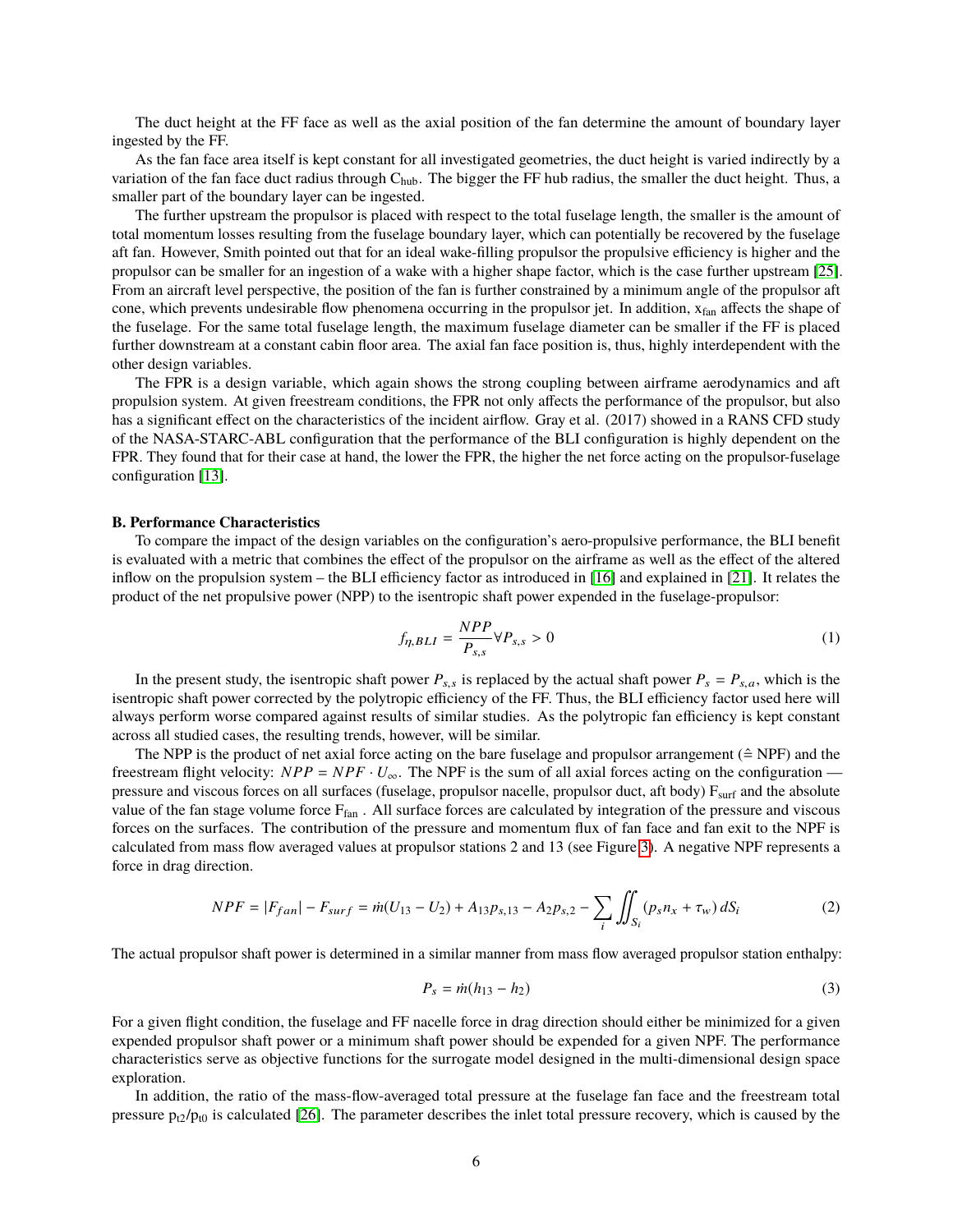<span id="page-6-1"></span>

**Fig. 3 Fuselage fan stations. In the present study, station 1 is defined as the location with the smallest area of the FF inlet duct. Adapted from [\[21\]](#page-16-16).**

fluid's propagation along the fuselage in front of the fan as well as the geometry of the propulsor inlet between FF highlight and station 2.

<span id="page-6-0"></span>All performance parameters are calculated by an automated post-processing of the CFD results.

# **V. Geometry Parameterization**

Exemplary mutations of the parameterized geometry are pictured in Figure [4.](#page-6-2) The 2D axisymmetric baseline configuration features a full annular ducted propulsor. The fuselage has an elliptical nose with  $r_x = 3r_{fuse}$  and  $r_z = r_{fuse}$ as well as a cylindrical center part. The aft fuselage geometry is determined by the propulsor design. In front of the propulsor, the cylindrical center section contracts from maximum fuselage radius to the propulsor hub radius in an S-shaped curve. For simplification reasons, the hub radius in front of the fan inlet and between fan outlet and nozzle exit is constant. Behind the propulsor, the fuselage contracts again, forming an aft cone. The baseline propulsor nacelle is designed in such a way, that no shocks occur on the outer contour for reference conditions (see section [VIII.A\)](#page-8-2).

To ensure comparability across the results, the following geometrical heuristics are implemented in the parameterized geometry description:

- 'Cabin floor area' similarity: The floor area of the vertical section through the symmetry line of the fuselage is kept constant at A<sub>cabin</sub> = 260 m<sup>2</sup> as a first approximation of a constant number of passengers to be accomodated in the fuselage. In consequence, fuselage diameter and slenderness ratio are an output of the geometry generation (see section [V\)](#page-6-0).
- The angle of the fuselage contour leading to the propulsor inlet is held constant.
- The fan face duct height is indirectly varied with the design parameter  $C_{\text{hub}}$ , which defines the ratio of fan face hub height and maximum fuselage diameter.
- The position of the maximum nacelle thickness in percent nacelle chord length as well as the maximum nacelle thickness is constant.
- The ratio of the fan inlet tip radius to the nacelle chord length is constant.
- The angle of the outer nacelle contour trailing edge is constant.

<span id="page-6-2"></span>

**Fig. 4 Exemplary geometry mutations.**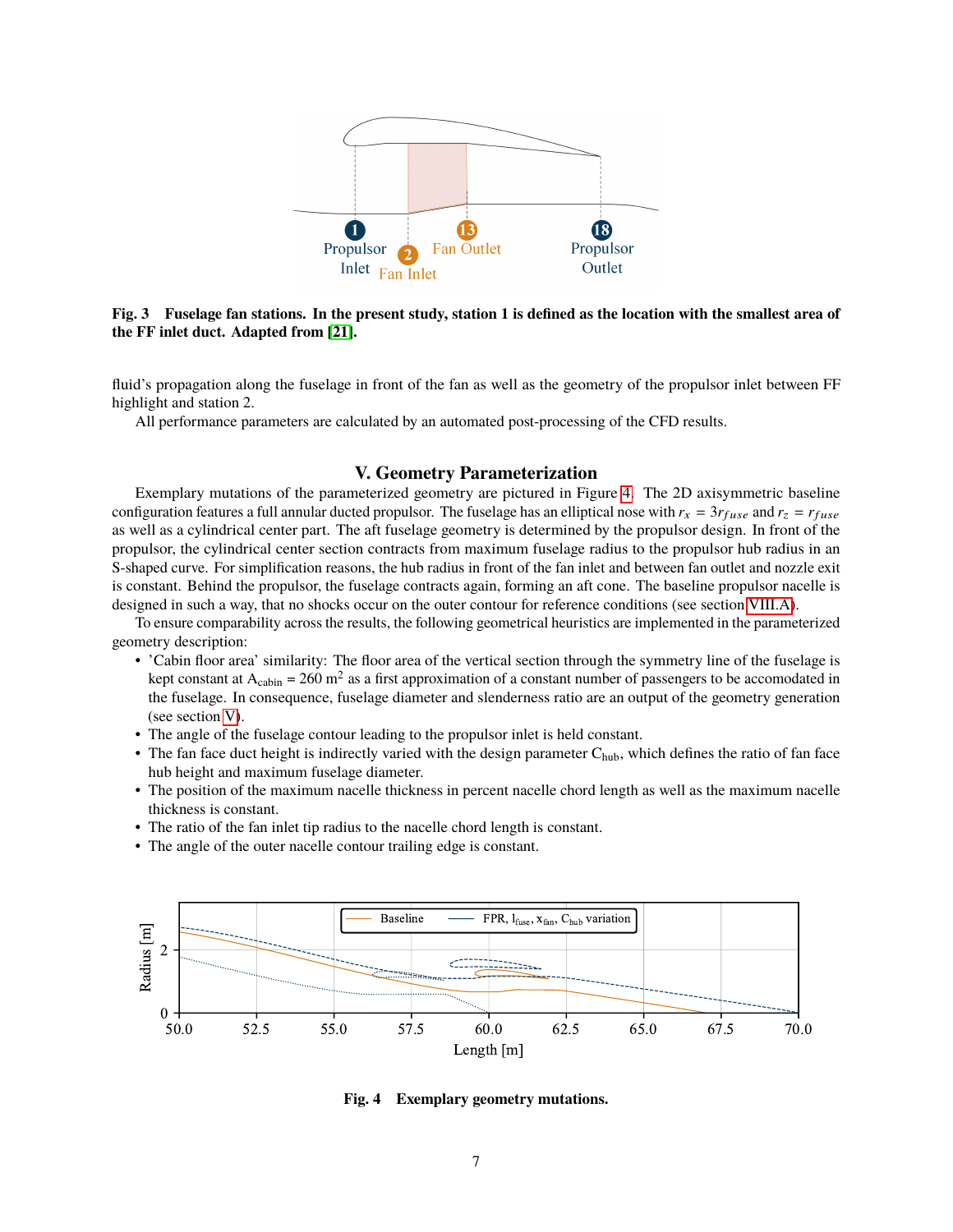• Propulsor station areas: The areas of all propulsor stations are functions of the fan face area. Relationships are determined based on the local thermodynamic conditions and target axial flow Mach numbers at the individual stations. While design Mach numbers for the intake highlight and throat planes are prescribed, nozzle exit (station 18) Mach numbers result from the nozzle pressure ratios depending on flight speed, FPR and the total pressure losses in the streamtube.

# **VI. CFD Setup**

<span id="page-7-0"></span>Sensitivity study and surrogate model creation are based on results from RANS CFD simulations. The setup of the numerical simulations is described in the following.

# **A. Solver and Numerical Grid**

In order to assess the flow around the fuselage-propulsor geometry, a high speed aerodynamics (HiSA) RANS solver is applied within OpenFOAM [\[20\]](#page-16-15). Turbulence is modelled using the k- $\omega$ -SST (Shear Stress Transport) model [\[27\]](#page-17-3).

<span id="page-7-1"></span>The free stream conditions are initialized using non-reflective far field boundary conditions. In order to account for a viscous flow around the propulsor nacelle and the fuselage, a no-slip condition is imposed on all surfaces. The flow conditions for the simulation are defined assuming FL350 and a free stream Mach number of 0.82 [\[4\]](#page-16-0) (see Table [2\)](#page-7-1).

| Quantity                        | <b>Value</b>     | Symbol           |
|---------------------------------|------------------|------------------|
| Mach number [-]                 | 0.82             | $Ma_{\infty}$    |
| Reynolds number [-]             | $4.3 \cdot 10^8$ | $Re_{\infty}$    |
| Gas constant [J/kg/K]           | 287.05           | $\boldsymbol{R}$ |
| Specific heat ratio [-]         | 1.4              | К                |
| Velocity [m/s]                  | 243.16           | $U_{\infty}$     |
| Density $[kg/m^3]$              | 0.3796           | $\rho_{\infty}$  |
| Pressure [Pa]                   | 23842            | $p_{\infty}$     |
| Temperature [K]                 | 218.81           | $T_{\infty}$     |
| Turbulent kinetic energy [J/kg] | 0.0887           | k                |
| Turbulent frequency [1/s]       | 54371            | $\omega$         |
|                                 |                  |                  |

**Table 2 Freestream conditions.**

<span id="page-7-2"></span>The mesh is generated using the open source grid generator Gmsh [\[22\]](#page-16-17). The turbulent boundary layer is fully resolved with  $y^+$ <1 ( $y^+$ <sub>ave</sub>=0.4 for the baseline geometry) as shown in Figure [5.](#page-7-2) Simulations are run for 12000 time steps to reach convergence.



**Fig. 5 y<sup>+</sup> distribution along fuselage and nacelle surface.**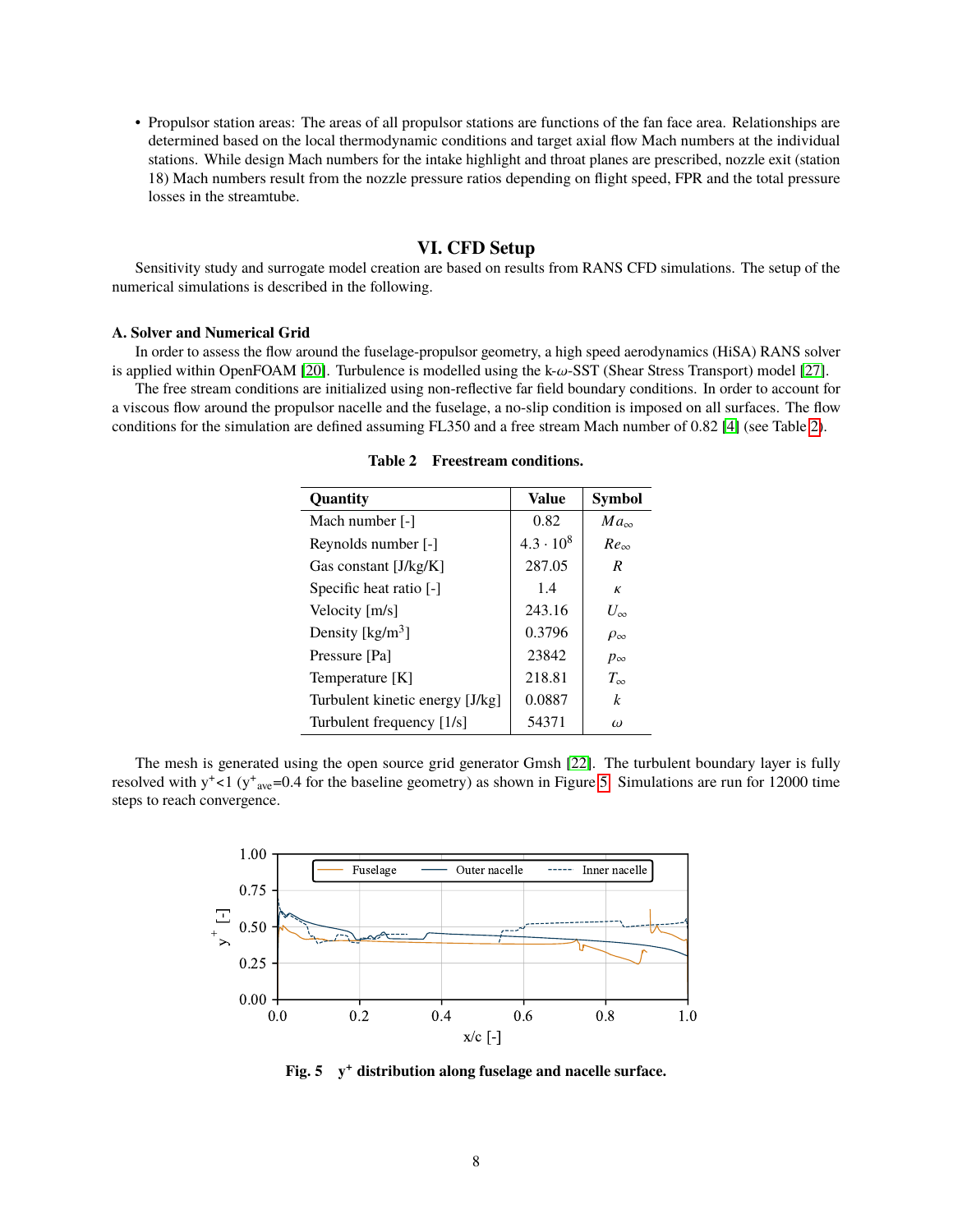#### **B. Fuselage Fan Model**

The influence of the fan on the fluid flow is modeled by imposing customized boundary conditions based on fan inlet and outlet field values and given fan properties, which are described in [\[21\]](#page-16-16). The increase in total pressure and total temperature over the fan stage are defined by the fan pressure ratio  $\Pi_{fan}$  and the fan polytropic efficiency  $\eta_{p, fan}$ . A constant polytropic efficiency of 92.5% and constant FPR in radial direction are assumed in the first instance.

#### **C. Validation**

The HiSA solver has been validated for compressible, transonic flow conditions [\[28\]](#page-17-4). However, it was found that skin friction is not predicted by sufficient accuracy in a validation study of transonic airfoils [\[21\]](#page-16-16). Even though shocks were captured by CFD and the pressure distribution is sufficiently accurate, absolute drag was over predicted by 10-30% due to wall shear stress over-prediction independent of the employed turbulence model. It was found that the absolute skin friction surface force varies only by 2% compared against the absolute pressure surface force, which varies by up to 90% within the FPR range. Thus, it can be assumed that the propulsor has a significantly higher impact on the pressure distribution on fuselage and nacelle than on the skin friction distribution. Given the known inaccuracy, the simulation setup is deemed to be sufficient for the presented comparison of different geometries against a baseline geometry in a trend study.

# **VII. Sampling Strategy and Surrogate Model**

<span id="page-8-1"></span>In order to represent the design space as accurately as possible while keeping the computational effort at a low level, surrogate modeling is applied. In the present study, a surrogate model is computed based on a Kriging interpolation approach [\[24\]](#page-17-0). For this purpose, the Python Toolbox pyKriging [\[29\]](#page-17-5) is used. The necessary sample data for the construction is defined by a number of evaluation points, which are equally distributed within the user-defined design space. Each evaluation point represents a different fuselage-propulsor configuration. In order to create a flexible sample plan independent of the number of design variables and the dimensionality of the design space, a LHS approach is applied.

By combining the different PFC configurations, which represent the system input, with the corresponding CFD solutions, the merged data set can be employed for surrogate model training purposes. For an efficient training computation, a gradient free genetic algorithm is applied. In the present study, 90% of the data set is used for the construction of the surrogate model, whereas the remaining percentage is applied for evaluation purposes. In addition, the computed Kriging model is validated based on the results of the sensitivity study. For this purpose, the root mean squared error (RMSE) of the Kriging model output and the reference CFD solution as obtained by both studies is calculated.

#### **VIII. Sensitivity Study**

<span id="page-8-0"></span>A geometry suitable for the given TLAR serves as the baseline for the sensitivity study. Study parameters are varied independently around their baseline values. Results of the baseline geometry as well as some highlights of the sensitivity study are presented in the following. In addition, the best performing configuration based on the sensitivity study alone is identified.

# <span id="page-8-2"></span>**A. Baseline Case**

The baseline geometry (FPR=1.4,  $l_{\text{fuse}}$ =67m / SLR=12.47,  $x_{\text{fan}}$ =0.9,  $C_{\text{hub}}$ =0.25 /  $h_{\text{fan duct}}$ =0.51) experiences a NPF in drag direction of -8.3kN at an expended shaft power of 4.1MW. Compared to an axisymmetric non-BLI geometry with the same geometric dimensions, but without a FF (no nacelle and simplified, conical fuselage tail), the total force in drag direction is reduced by 10.2kN. However, the force is not fully recovered by the introduction of the FF. Compared to the non-BLI fuselage-propulsor configuration, the surface force on the fuselage decreases by 2.6kN and a nacelle surface force of 8.2kN is added. The nacelle force accounts for 34% of the total surface force. The inlet total pressure recovery is 88.3%.

Regions of high subsonic Mach numbers occur on the outer FF nacelle geometry and the inside of the FF lip. The flow separates at the aft tail of the fuselage as presented in Figure [6.](#page-9-0)

In front of the FF, pressure increases due to the suction effect of the FF (see Figure [7,](#page-9-1) top).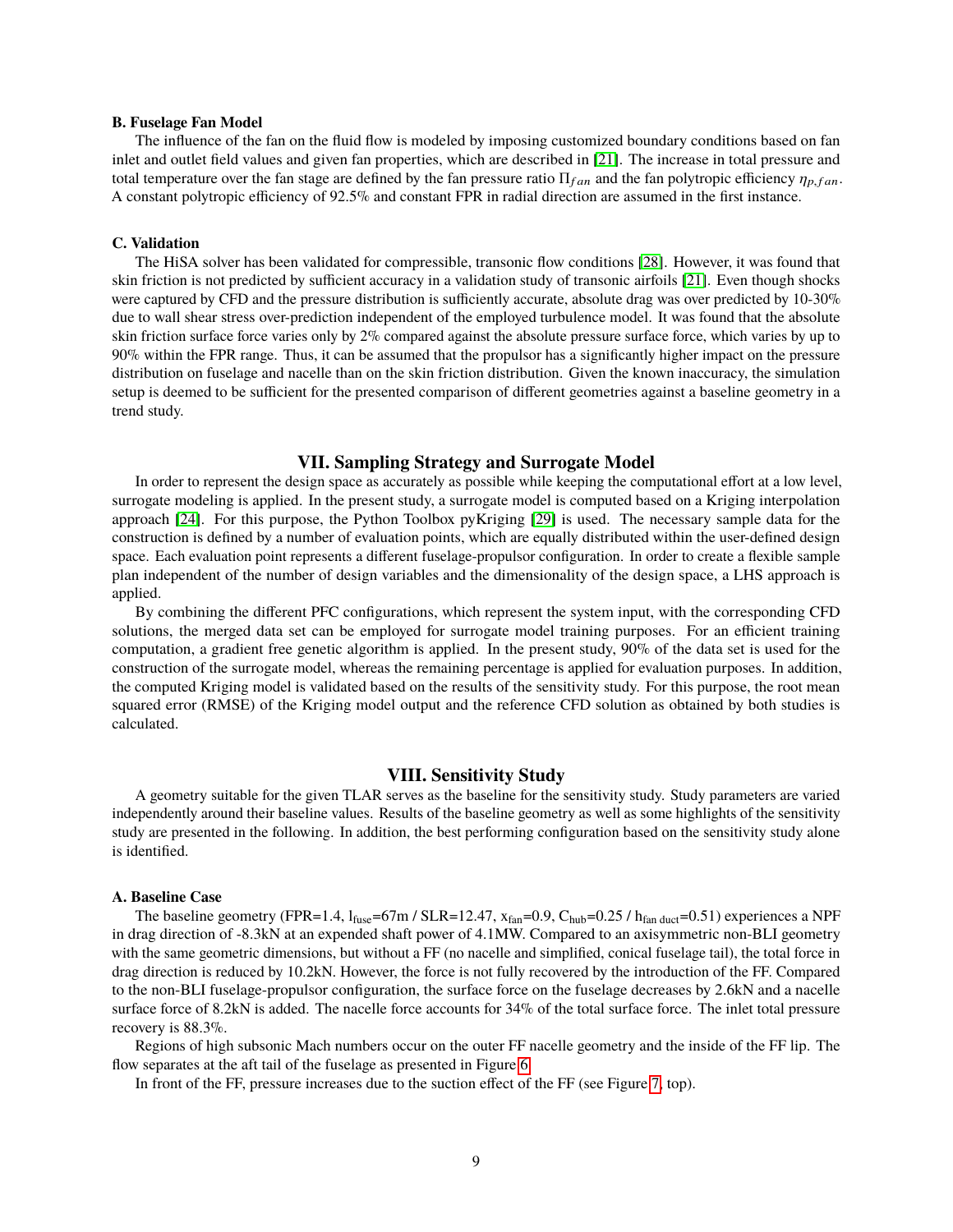<span id="page-9-0"></span>

**Fig. 6 Mach number and total pressure distribution of baseline geometry.**

<span id="page-9-1"></span>

**Fig. 7 Pressure and skin friction coefficient distribution along nacelle and fuselage for baseline geometry.**

## **B. Study Results**

The baseline geometry features parameters, which are manually optimized for the given operating conditions and constraints. Thus, a bias in the results is expected. As obvious from the results of the sensitivity study presented in Figures [10](#page-18-0) and [11,](#page-19-0) the baseline geometry, marked in green in all figures, performs different from the parametrically derived variants. Therefore, all presented curve fits exclude the results of the reference geometry. Curves are fitted using simple linear regression with linear, potential,  $2<sup>nd</sup>$  or  $3<sup>rd</sup>$  order polynomial terms .

The NPF remains negative (force in drag direction) for all studied cases, because the FF force is always smaller than the total surface force. Even drastic changes in the geometry or FPR show only a small effect on the inlet pressure recovery of +0.26/-0.52%.

Varying the FPR has the biggest impact on the performance of the fuselage-propulsor body, especially on the shaft power required by the FF as depicted in Figure  $10 - a \frac{10\%}{\text{reduction of}}$  for baseline FPR leads to a 36% reduction of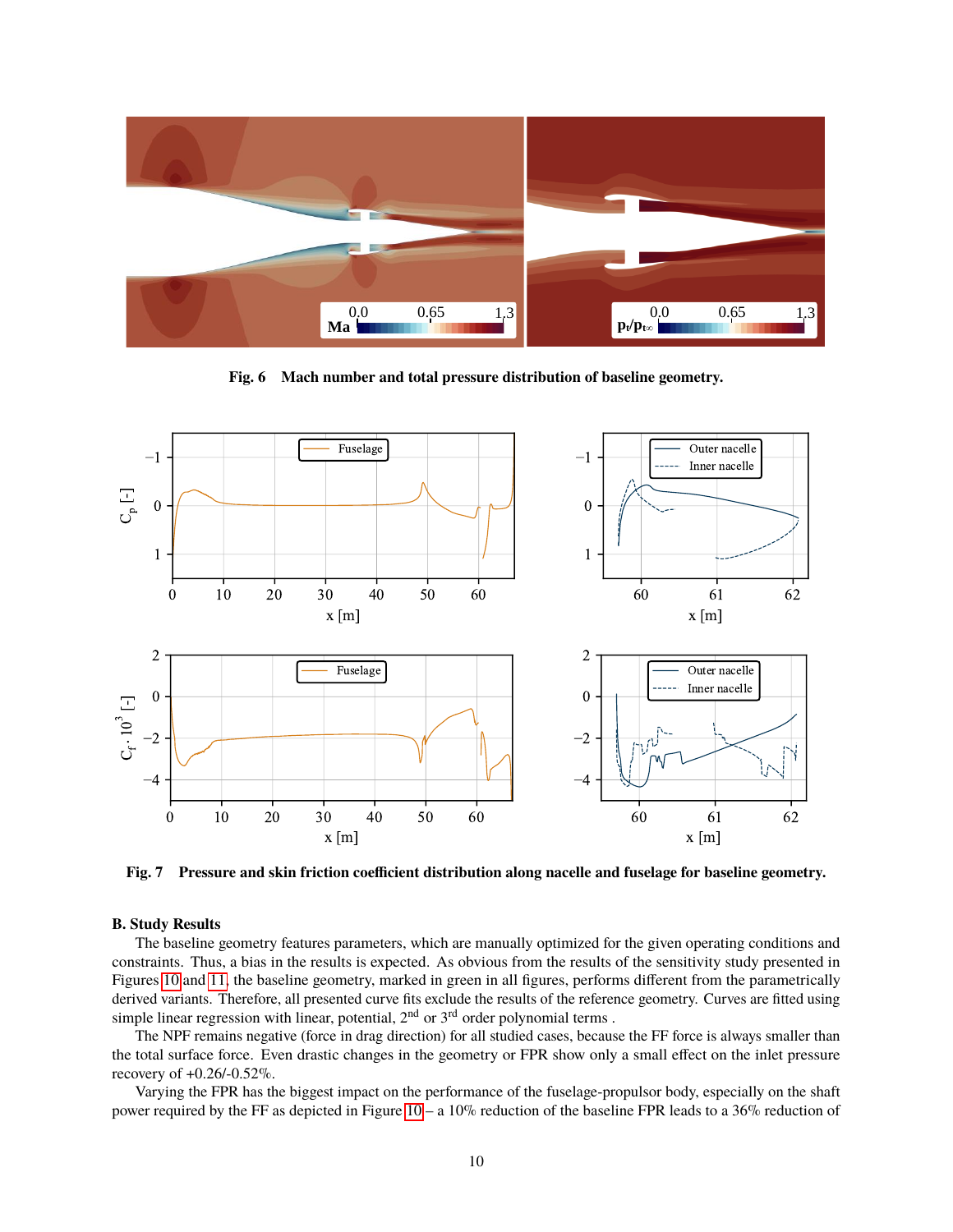the expended shaft power. The results indicate an opposing trend to the results presented by Gray et al. 2017 [\[13\]](#page-16-8), who showed that the net axial force in thrust directions decreases with increasing FPR. The deviation of the results is caused by the differing study objectives. Gray et al. assumed a constant FF shaft power for all studies compared against the fixed FF inlet area assumed in the present study. In consequence, in Gray et al.'s study the nacelle is moved further inward for increasing FPR and, thus, more deeply embedded in the boundary layer – the nacelle surface force decreases. In contrast, the main cause for the increase in surface force with increasing FPR in the present study is the almost linear rise in nacelle surface force, which is eventually caused by the geometry parameterization strategy. The fan face area is kept constant across the study and only the fan exit and nozzle exit area are reduced for larger FPR. Due to the suction effect of the fan, the flow velocity inside the FF duct is higher for bigger FPR and, thus, the nacelle surface force increases.

Increasing the fuselage length/SLR results in a reduction of the total surface force. This is caused by a decrease in fuselage and nacelle surface area – at a constant cabin floor area, the fuselage radius is reduced at a higher rate than the fuselage length is increased. At the same time, the fan volume force increases for some of the cases.

 $C_{\text{hub}}$ /fan face duct height variation at constant fan face area leads to the highest variation of the total surface force, which is caused by a significant increase of the nacelle surface force. The bigger  $C_{\text{hub}}$ , the smaller the distance of the nacelle to the fuselage surface. At a constant fan face area, the nacelle is located further outward with respect to the centerline of the fuselage. The contraction of the fuselage geometry in front of the propulsor is weaker and the boundary layer thickness increases less. Thus, the nacelle is placed in a region of faster mass flow averaged fluid flow and experiences a higher surface force.

The further aft the FF is located with respect to the total fuselage length, the smaller the fuselage surface force. The force decreases proportionally with the fuselage surface area. At a constant cabin area, the fuselage radius can be smaller when the fan is located further downstream. Accordingly, the surface area is reduced and, correspondingly, the fuselage surface force. Fan volume force and expended shaft power show a maximum near a fan axial position of 89% fuselage length. This trend cannot be reproduced in the multidimensional parameter variation (see section [IX.A\)](#page-12-0).

Overall, the correlation of the geometrical parameters and the FPR with the fan volume force is less pronounced than the corresponding total surface force or inlet total pressure recovery.

A variation of the freestream characteristics effect surface and fan volume force in a similar manner. An increase in Ma number results in an increased surface and fan volume force. Results indicate, that the inlet pressure recovery decreases with an increase of Mach number or flight altitude. The trends are caused by opposing effects –  $p_{12}$  and  $p_{t0}$  both increase with increasing Ma number, while they both decrease with increasing flight altitude to a different extent. As the mass flow through the propulsor decreases with increasing altitude, the expended shaft power decreases proportionally.

#### **C. Best Performing Configuration**

The objective of the aerodynamic design optimzation is to find a fuselage-propulsor geometry, which reduces the force in drag direction the most at the least expense of FF shaft power. An evaluation of the sensitivity study results alone shows, that the configuration with the smallest force in drag direction is the one with the longest fuselage length due to a combination of small surface force and high fan force (FPR=1.4,  $l_{\text{fuse}}$ =70m,  $x_{\text{fan}}$ =0.9,  $C_{\text{hub}}$ =0.25). The geometry also features the second best BLI efficiency factor  $(f_{n,BLI}=-0.239$  at P<sub>s</sub>=4.00MW) and the highest inlet total pressure recovery value  $(p_{12}/p_{10}=88.73\%)$ . The best BLI efficiency factor results from the geometry with the highest FPR. However, the fuselage-propulsor requires 1.82MW more shaft power  $(f_{n,BLI}$ =-0.226 at P<sub>s</sub>=5.82MW). At the smallest FPR, which is considered in the present study, the least FF shaft power is expended. At the same time, the FF recovers only little force in drag direction and, thus, shows a high BLI efficiency factor. In conclusion, as a result of the sensitivity study, the configuration with the parameters  $FPR=1.4$ ,  $I_{fuse}=70m$ ,  $x_{fan}=0.9$ ,  $C_{hub}=0.25$  is deemed to be the best from an aircraft level perspective.

## **IX. Multidimensional Design Space Exploration**

<span id="page-10-0"></span>Subsequent to the sensitivity study, a multidimensional parameter study based on a Kriging surrogate model is performed. The analyzed design space is represented by different fuselage-propulsor configurations, resulting from the aforementioned sampling strategy (see section [VII\)](#page-8-1). In order to receive a sufficient representation of the overall design space, a data set of 100 configurations is defined, of which 98% converged in the CFD simulations. In Figure [8,](#page-11-0) the distribution of the sample data points in the four-dimensional design space is visualized (top four rows). In order to define the input for the Kriging model, the resulting configurations are investigated by means of RANS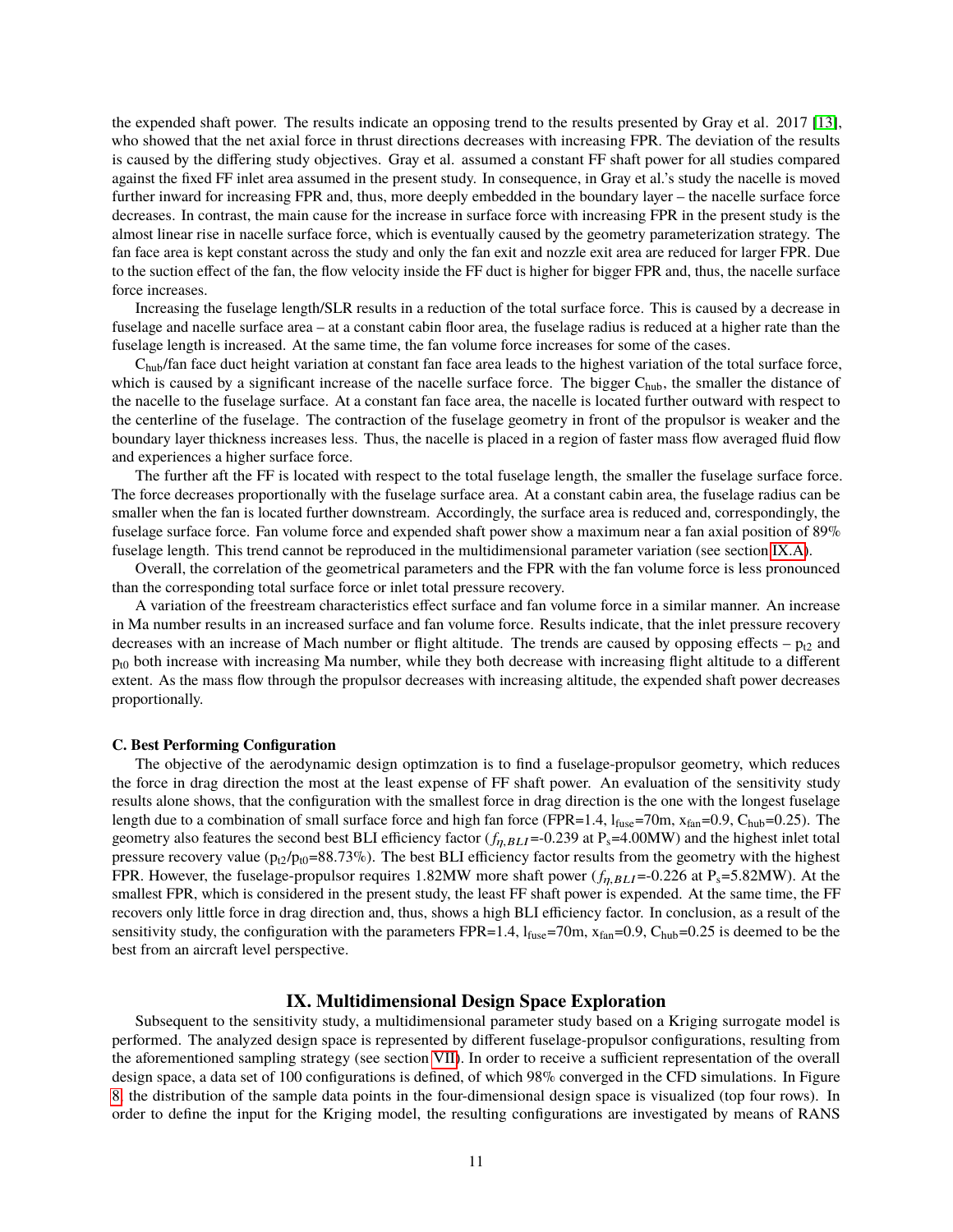<span id="page-11-0"></span>

**Fig. 8 Summary of sample distributions (gray) and results obtained by the sensitivity study (orange) and the multiparameter study (blue).**

<span id="page-11-1"></span>**Table 3 RMSE of Kriging models and the CFD reference solution of multidimensional training data.**

| <b>Kriging model</b> | <b>RMSE</b> $\lceil - \rceil$ |  |  |
|----------------------|-------------------------------|--|--|
| $K_{P_{c}}$          | 0.145                         |  |  |
| $K_{\rm NPF}$        | 0.362                         |  |  |
| $K_{p_{t2}/p_{t0}}$  | 0.002                         |  |  |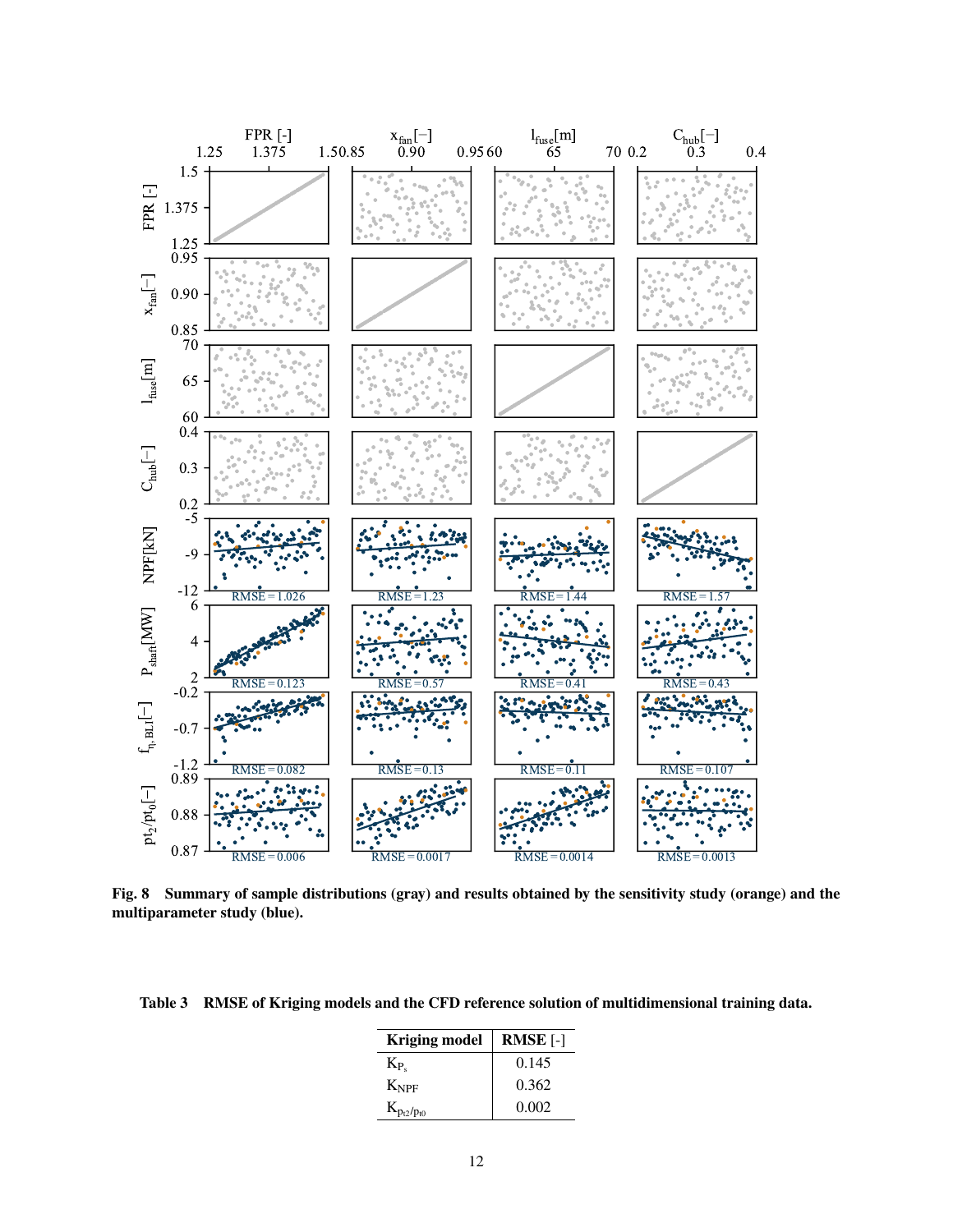CFD simulations. Since the application of the Kriging model aims at defining the configuration with the highest aero-propulsive performance and in order to account for non-linearity in the defined design space, FF shaft power and NPF serve as separate objective functions of the model. In addition, a Kriging model ( $K_{p_2/p_0}$ ) for the prediction of inlet total pressure recovery is evaluated. Each model is individually trained and validated. After a successful validation procedure, the Kriging models of FF shaft power  $(K_{P_s})$  and NPF  $(K_{NPF})$  are combined for further application. The evaluation of each model's quality is accomplished based on the results of the sensitivity study and a fraction of the training data of the multidimensional study, as described in section [VII.](#page-8-1) The resulting RMSE of the Kriging models and the CFD solution of the sensitivity study are depicted in Figure [8.](#page-11-0) In Table [3,](#page-11-1) the RMSE of each Kriging model and the CFD solution of the multidimensional validation data set are summarized. Based on the computed prediction errors, the Kriging models are deemed to be sufficiently accurate for the following design space exploration.

#### <span id="page-12-0"></span>**A. Study Results**

Prior to performing the design optimization, the results of the investigated fuselage-propulsor configurations, as shown in Figure [8,](#page-11-0) are discussed in the following. All configurations experience a net axial force in drag direction.

As already indicated by the sensitivity study, a variation in FPR influences the performance of the fuselage-propulsor configuration most, in particular the shaft power required to operate the FF. However, the impact on NPF is less distinctive. In contrast, the influence of the remaining design parameters on power requirement and NPF is less pronounced but rather indicates a higher interconnection of the design parameters with each other. Only a variation of the fan hub constant shows a measurable impact on the NPF, which substantiates the indications of the sensitivity study.

Concerning the recovery of inlet total pressure, only a minor impact of FPR is apparent, whereas a variation in axial fan position and fuselage length indicate distinct effects. As depicted in Figure [8,](#page-11-0) increasing the length of the fuselage and moving the position of the fan further downstream, result in an increase in inlet pressure recovery. These trends confirm the trends indicative of the sensitivity study.

<span id="page-12-1"></span>In order to gain a deeper understanding of the interconnected influence of the selected design parameters on the performance of the PFC, the configurations with the lowest and highest FF shaft power, NPF, BLI efficiency factor



**Fig. 9 Comparison of configurations with highest (blue) and lowest (orange) Net Propulsive Force (**×**), FF Shaft Power** ( $\odot$ ), **BLI Efficiency** ( $\Box$ ) and FF Pressure Ratio (+). Optimized configuration ( $\star$ ).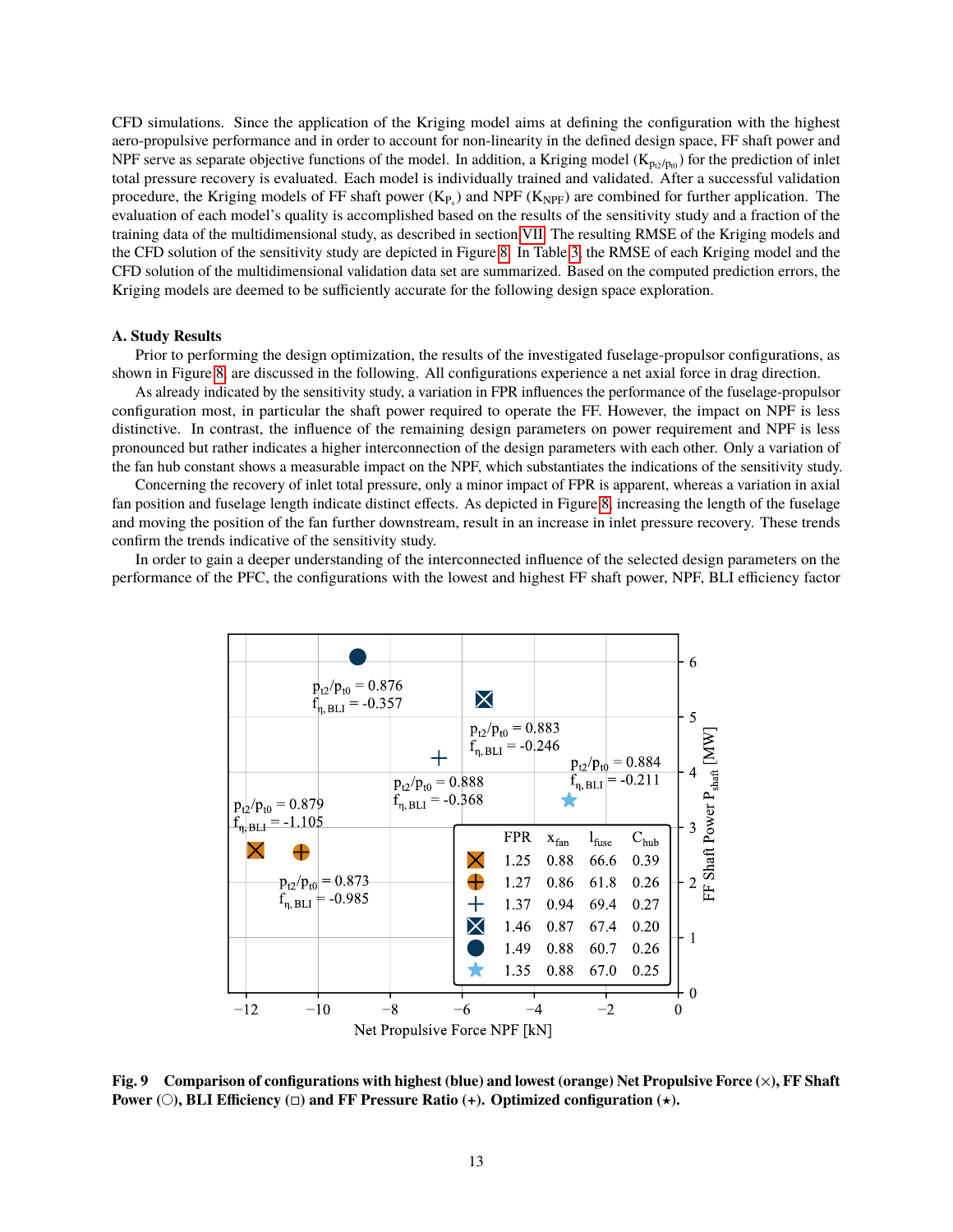and inlet pressure recovery are summarized in Figure [9.](#page-12-1) The configuration with the highest BLI efficiency factor  $(f_{n,BLI}$ =-0.246 at P<sub>s</sub>=5.32MW and NPF=-5.39kN; force in drag direction) is characterized by a comparatively high FPR (FPR=1.46), a medium fuselage length ( $l_{\text{fuse}}=67.4$ m), a forward positioned fan ( $x_{\text{fan}}=0.87$ ) as well as the smallest possible fan hub constant (C<sub>hub</sub>=0.25). Further, the configuration provides a high inlet pressure recovery of  $p_{t2}/p_{t0}=88.3\%$ . Again, the configuration with the best combined aero-propulsive performance requires a high FF shaft power compared to other configurations. In contrast, the geometry indicating the lowest BLI efficiency factor  $(f_{n,BLI}$ =-1.105 at P<sub>s</sub>=2.58MW and NPF=-11.94 kN) is specified by a considerably lower FPR of 1.25 and a higher fan face hub constant of  $C_{\text{hub}} = 0.39$ . However, fuselage length and fan position are similar compared to the configuration featuring the best  $f_{n,BLI}$ . Inlet total pressure recovery decreases by  $0.4\%$  to  $p_{t2}/p_{t0} = 87.9\%$ .

Concerning the recovery of inlet pressure, the most efficient configuration is characterized by a medium FPR (FPR=1.37), a medium fan hub constant (C<sub>hub</sub>=0.27), a long fuselage ( $l_{\text{fuse}}$ =69.4m) as well as a downstream positioned fan ( $x_{fan}$ =0.94). In contrast, a configuration defined by a short fuselage ( $l_{fuse}$ =61.8m) and an upstream positioned fan  $(x_{fan}=0.86)$  indicates a loss in inlet pressure recovery of almost 1.5% compared to the configuration with the highest inlet pressure recovery ( $p_{12}/p_{10}=87.3\%$ ). In addition, the geometry is characterized by a considerably lower FPR (FPR=1.27) and a similar fan hub constant ( $C_{\text{hub}}=0.26$ ), resulting in a lower shaft power and only a moderately higher NPF.

Similar to the results of the sensitivity study, the configurations requiring the least FF shaft power show a bad aero-propulsive performance.

Based on the studied configurations, a correlation between FPR and shaft power is clearly visible as shown in Figure [9.](#page-12-1) The highest influence on NPF is indicated by changing the fan hub constant, whereas variations in fuselage length and axial fan position affect the recovery of inlet pressure most.

The results of the best parameter combinations compare well for small shaft power values with the BLI efficiency factor versus FF shaft power heuristics derived in Seitz et al. [\[8\]](#page-16-4)

#### **B. Design Optimization**

In order to identify the configuration characterized by the best BLI efficiency, the combined trained and validated Kriging model is employed. As a result of the Kriging optimization, the configuration with the best BLI efficiency factor  $(f_{\eta,BLI}$ =-0.211 at P<sub>s</sub>=3.49MW and NPF=-3.03 kN) is defined by a FPR of 1.35, a fuselage length of l<sub>fuse</sub>=67m, an axial fan position of  $x_{fan} = 0.88$  and a fan hub constant of  $C_{hub} = 0.25$ . The inlet pressure recovery is computed as  $p_{12}/p_{10} = 88.4\%$ . Compared against the pure evaluation of the cases, which were used for the training of the Kriging model, a design could be found, which shows a better aero-propulsive performance at a smaller expended FF shaft power (see section [IX.A\)](#page-12-0).

# **X. Discussion**

A comparison of sensitivity study and multidimensional design space exploration results evaluates the additional value of a coupled design parameter variation. Design implications for the presented fuselage-propulsor configuration are identified and limitations of the applicability of the results to other PFC configurations are reported.

#### **A. Comparison of Sensitivity Study and Multidimensional Study Results**

All presented results demonstrate the strong dependency of the coupled aerodynamic and propulsive performance of a PFC on the pre-defined FF operating conditions (FPR) and the geometric features of the fuselage-propulsor configuration. Choosing a best and balanced combination of design parameters is, therefore, crucial to ensure its optimal performance.

Comparing the results of sensitivity study and multidimensional design space exploration shows that a sensitivity study can be a good approach to get a first understanding of the magnitude of effects design parameters have on the aero-propulsive performance of an initially defined configuration. Most trends indicated by the sensitivity study results are matched by the Kriging model constructed from the multidimensional design space exploration. Yet, the high degree of coupling of the design parameters makes a multidimensional variation of the parameters inevitable in order to find the best combination of parameters for given TLAR and operating conditions.

The fairly scattered results of the multidisciplinary study indicate that for almost every parameter specification in the given value range ( $x_{fan}$ , l<sub>fuse</sub>,C<sub>hub</sub>) a geometry exists, which shows a good aero-propulsive performance with a  $f_{n,BLI}$ close to -0.2. The scattering also shows that the performance of the geometry is highly dependent on a well-chosen set of parameters depending on the TLAR constraints imposed on the design.

The evaluation of both, variation of design parameters in a sensitivity study and in a more complex multidimensional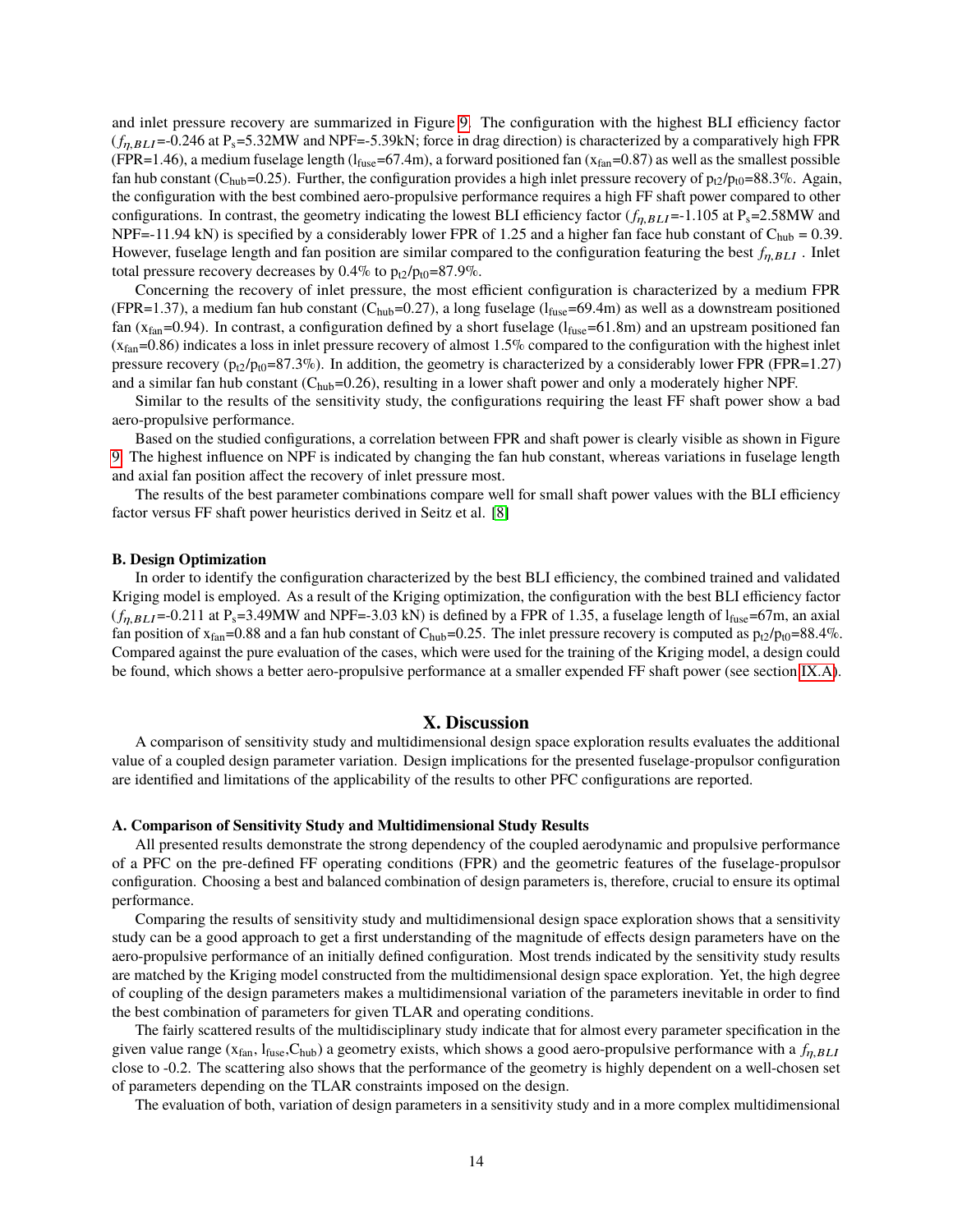|                    | <b>FPR [-]</b> | $x_{fan}$ [-] | $I_{\text{fuse}}$ [m] | $C_{hub}$ [-] | <b>NPF</b> [kN] | $P_{\text{shaff}}$ [MW] | $f_{\eta, BLI}$ [-] | $p_{t2}/p_{t0}$ [-] |
|--------------------|----------------|---------------|-----------------------|---------------|-----------------|-------------------------|---------------------|---------------------|
| <b>Baseline</b>    | .40            | 0.90          | 67.0                  | 0.25          | $-8.31$         | 4.14                    | $-0.49$             | 0.88                |
| <b>Sensitivity</b> | .40            | 0.90          | 70.0                  | 0.25          | $-3.93$         | 4.00                    | $-0.24$             | 0.89                |
| Multidim.          | . 35           | 0.88          | 67.0                  | 0.25          | $-3.03$         | 3.49                    | $-0.21$             | 0.88                |

<span id="page-14-0"></span>**Table 4 Baseline and best performing configuration resulting from sensitivity and multidisciplinary study.**

study, result in configurations, which perform better than the baseline fuselage-propulsor geometry. In both studies, configurations can be identified, which show a smaller expended shaft power at a better aero-propulsive performance (see Table [4\)](#page-14-0). Interestingly, the best configurations differ only slightly from the baseline configuration in terms of design parameters. This might be caused by the bias, which was introduced when defining the baseline geometry. The training and evaluation of the Kriging model was successful in finding a design parameter combination, which leads to a better performing configuration than the one, which could be found by evaluating the sensitivity study results alone. The fuselage-propulsor configuration, which is performing best features a FPR of 1.35.

In summary, relying on the results of a sensitivity study alone might not lead to the identification of the best performing fuselage-propulsor configuration. As the impact of the design parameters on the performance is highly coupled, it will be necessary to not only create a surrogate model from the variation of a few design parameters, but to perform a design optimization based on a higher number of geometric parameters including parameters, which describe the shape of the FF cowling.

#### **B. Design Implications**

For most of the design parameters, no conclusive design implications can be identified, which are valid for any PFC configuration. This is mainly caused by the selected parameterization strategy. However, some design rules can be derived, which hold true for the presented fuselage-propulsor configuration and have to be re-evaluated if applied to other designs.

Compared to all other metrics, the inlet total pressure recovery shows the most distinct (almost linear) dependency on the design parameters. The metric gives an indication of the impact of the fuselage geometry on the boundary layer incident to the FF. A higher  $p_{t2}/p_{t0}$  describes a smaller two-dimensional momentum deficit incident to the FF. The trends for both, sensitivity study and multidimensional design space exploration, point in a similar direction. Independent of fuselage length, axial fan position and corresponding inlet total pressure recovery, parameter combinations can be identified, which show a good aero-propulsive performance (see Figure [8\)](#page-11-0).

When it comes to the fuselage length, the obtained results suggest that slender (longer) fuselages are favorable compared to those with a bigger maximum diameter as they show a smaller net force in drag direction at a smaller shaft power expense.

Placing the FF further downstream of the fuselage can result in the occurrence of unwanted regions of high Mach number at the steep fuselage aft cone as a direct result of the geometric parameterization strategy. Nevertheless, due to the assumption of constant cabin floor area, the total fuselage length can be reduced at the same time and, thus, the aero-propulsive performance is increased.

For a long haul aircraft, such as the CENTRELINE concept, the cruise conditions serve as the defining conditions for the optimization of the fuselage-propulsor configuration as most fuel is burned during this flight segment. Therefore, design cruise conditions, including the FPR of the aft propulsor and the operating conditions have to be chosen carefully and the geometry has to be optimized for these conditions.

Choosing a design FPR for the FF has crucial implications on the overall performance of a PFC aircraft. A compromise has to be made between a high aero-propulsive performance of the fuselage-propulsor configuration (optimum BLI efficiency factor) and the performance of the aircraft propulsion system. Numerical results indicate that increasing the FPR effects a steeper increase in expended FF shaft power compared to the reduction in NPF in drag direction and that a smaller design FPR could be preferable. However, design effects on aircraft level have to be considered, such as fan stability, FF inflow distortion tolerance, FF efficiency or FF installation and cascade mass effects.

Knowledge about the behavior of the propulsor-fuselage configuration at different freestream conditions, such as a different cruise speed or flight altitude can help to identify TLAR for a promising propulsive fuselage application. For the studied geometry, a lower cruise altitude and cruise Mach number seem favorable.

In general, for every new application case, a parameter optimization will be necessary in order to identify the design parameter combination corresponding to the best performing fuselage-propulsor configuration. The results of the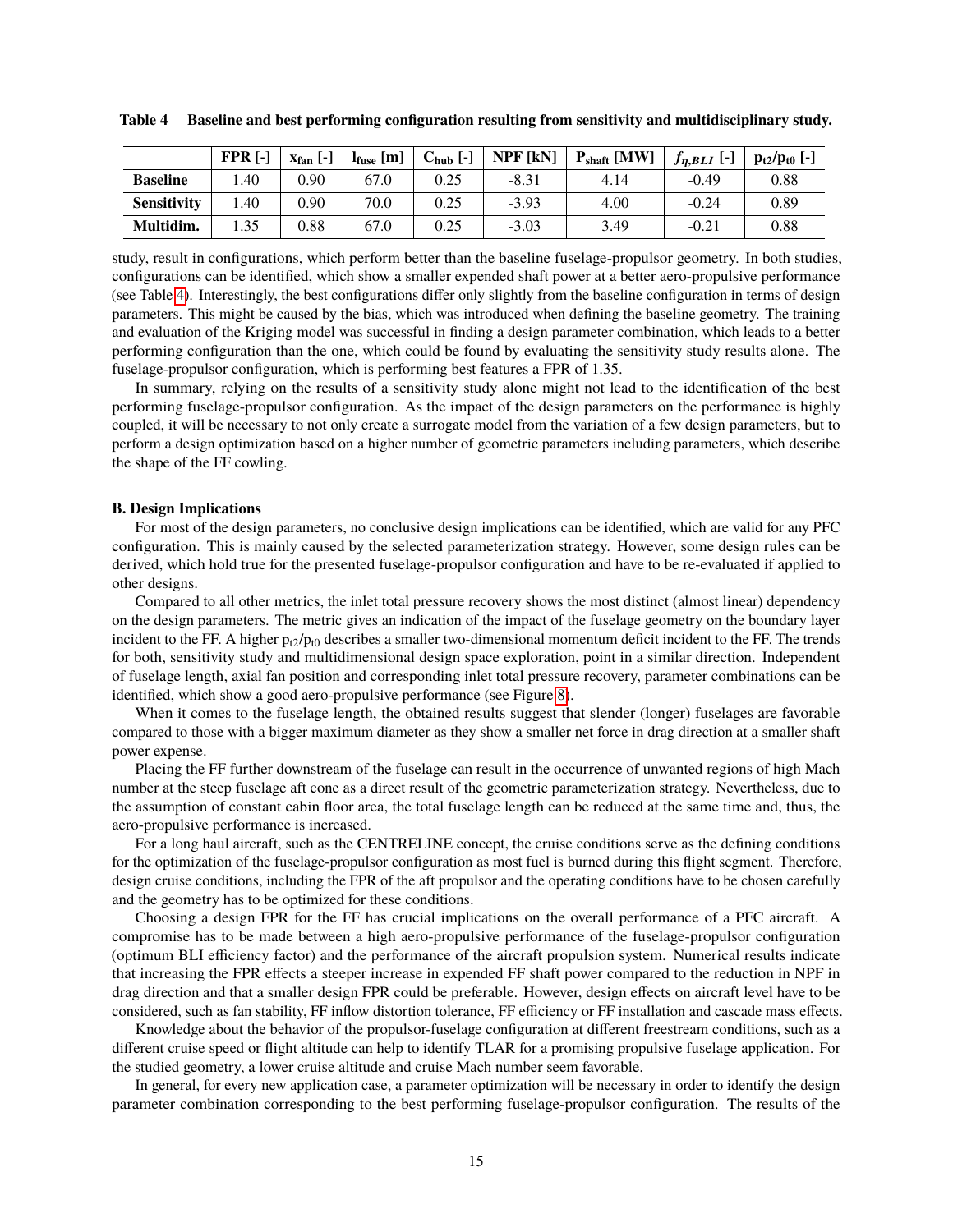presented study can, however, serve as a help for the definition of the baseline geometry and the limitation of the design parameters.

#### **C. Limitations**

The applicability of the presented study results to fuselage-propulsor configurations of other PFC aircraft is limited by several factors. Most of them are related to the selected parameterization method and the strong interdependence of the chosen design parameters.

For all cases the force in drag direction cannot be compensated by the FF. Among other reasons, this is caused by a disadvantageous initial definition of the fan face area, which remained unchanged for all studied geometries. In future studies, the parameterization strategy has to be adjusted in a way that the FF area and other parameters, which define the aft propulsor geometry, is iteratively adapted to the present flow conditions. This may be achieved through a coupling of the RANS CFD simulation with a thermodynamic cycle, such as presented by Gray et al. [\[13\]](#page-16-8).

In addition, the approach has to be expanded to include more design parameters. These have to include parameters, which describe the shape of the FF nacelle, the contour of the fuselage in front of the FF and inside the propulsor duct. A full parameterization of the geometry will also result in a lower interdependency of the design parameters.

Ultimately, a three-dimensional optimization of the geometry will be inevitable. This will include a three-dimensional fuselage, a three-dimensional FF nacelle, as well as all other aircraft components, which have an effect on the FF inlet distortion.

Even though cruise is the crucial condition for long haul aircraft from an aerodynamic performance perspective, it also has to be shown that the FF is operable with a sufficient efficiency and operational stability for all other operating conditions, including sideslip angles and take-off with ground effect.

# **XI. Conclusion**

The presented study focused on the development of a systematic approach to identify physical relations between design parameters of a propulsive fuselage concept fuselage-propulsor configuration and its aero-propulsive performance. Prior to the creation of a surrogate model based on the results of a multidimensional design space exploration, the effect of an independent variation of design parameters around a baseline configuration was investigated. Results of the sensitivity study indicated that compared to the geometrical parameters (fuselage length, axial fan position and aft propulsor duct height), the fan pressure ratio of the fuselage fan has the biggest impact on the performance of the fuselage-propulsor body, especially on the shaft power required by the fuselage fan from the underwing podded engines. The axial net propulsive force on the body, however, can be manipulated to a high degree by a well-designed geometry. The results of the multiparameter study suggested a strong interconnection of the design parameters, which is partially caused by the selected geometry parameterization strategy. The simultaneous variation of the design parameters reproduced similar trends compared to the sensitivity study, but a better performing geometry composed of a different combination of design parameters could be identified. It was shown that a numerical multidimensional design space exploration of the fuselage-propulsor geometry, similar to the presented approach, can be useful to identify an optimally designed boundary layer ingesting fuselage fan.

#### **Acknowledgments**

This work is conducted within the CENTRELINE project, which has received funding from the European Union's Horizon 2020 research and innovation programme under Grant Agreement No. 723242. We would like to thank Anubhav Gokhale and Julian Bijewitz for their contribution to the study.

#### **References**

- <span id="page-15-0"></span>[1] Bolonkin, A., "A high efficiency fuselage propeller ('Fusefan') for Subsonic Aircraft," *SAE Technical Paper*, , No. 1991-01-5569, 1999.
- <span id="page-15-1"></span>[2] Steiner, H.-J., Seitz, A., Wieczorek, K., Plötner, K., Isikveren, A. T., and Hornung, M., "Multi-disciplinary Design and Feasibility Study of Distributed Propulsion Systems," *28th International Congress of the Aeronautical Sciences*, 2012.
- <span id="page-15-2"></span>[3] Isikveren, A. T., Seitz, A., Bijewitz, J., Mirzoyan, A., Isyanoc, A., Grenon, R., Atinault, O., Godard, J.-L., and Stückl, S.,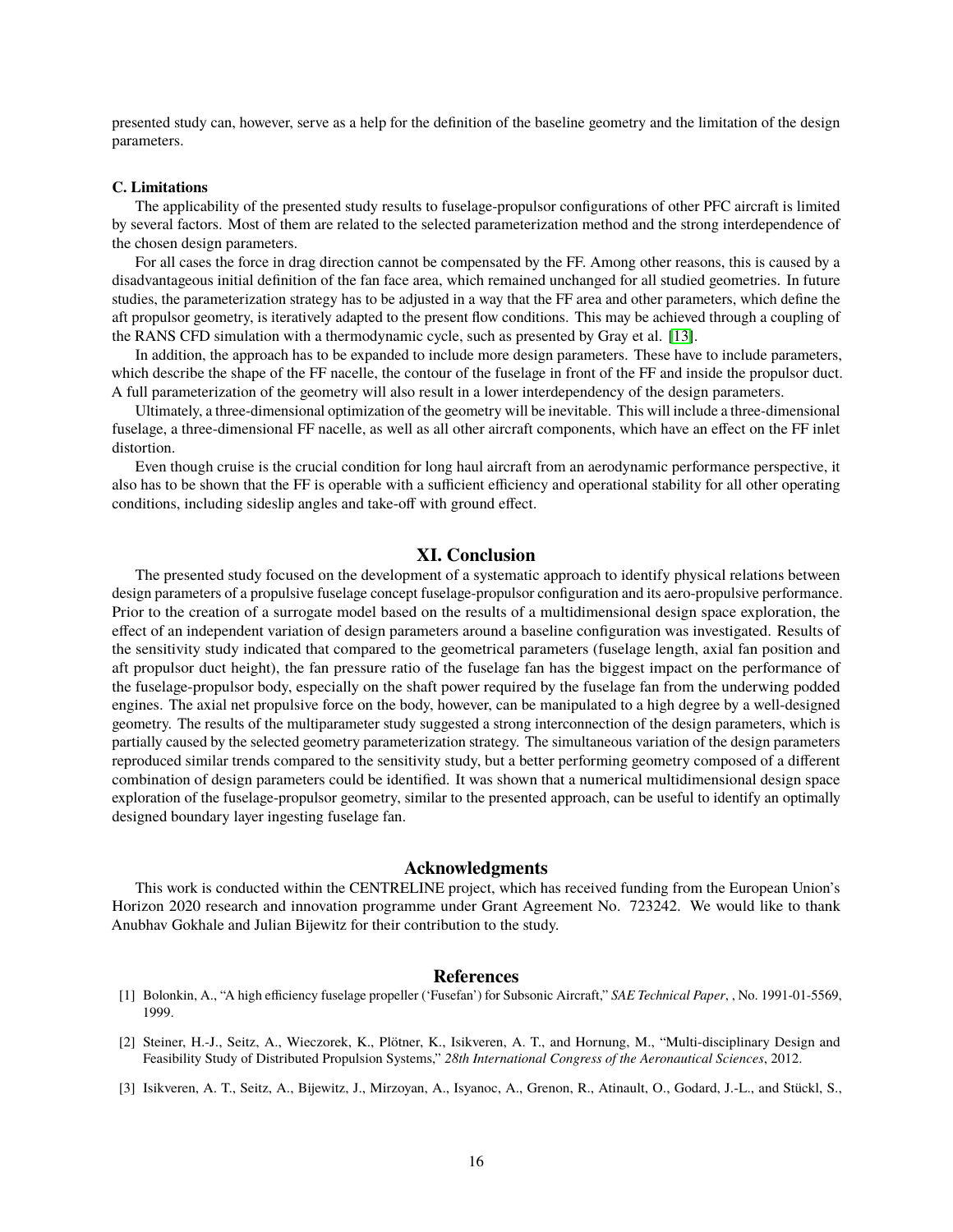"Distributed propulsion and ultra-high by-pass rotor study at aircraft level," *The Aeronautical Journal*, Vol. 119, No. 1221, 2015, pp. 1327–1376.

- <span id="page-16-0"></span>[4] Seitz, A., Peter, F., Bijewitz, J., Habermann, A. L., Goraj, Z., Kowalski, M., Castillo Pardo, A., Hall, C., Meller, F., Merkler, R., Petit, O., Samuelsson, S., Della Corte, B., van Sluis, M., Wortmann, G., and Dietz, M., "Concept Validation Study for Fuselage Wake-Filling Propulsion Integration," *31st Congress of the International Council of the Aeronautical Sciences*, 2018.
- <span id="page-16-1"></span>[5] Welstead, J. R., and Felder, J. L., "Conceptual Design of a Single-Aisle Turboelectric Commercial Transport with Fuselage Boundary Layer Ingestion," *AIAA*, 2016.
- <span id="page-16-2"></span>[6] de La Rosa, E., Hall, C., and Crichto, D., "Special session – towards a silent aircraft challenges in the silent aircraft engine design," *45th AIAA Aerospace Sciences Meeting and Exhibit,*, 2002.
- <span id="page-16-3"></span>[7] Armstrong, M. J., Ross, C. A., Blackwelder, M. J., and Rajashekara, K., "Trade studies for NASA N3-X turboelectric distributed propulsion system electrical power system architecture," *SAE International Journal of Aerospace*, Vol. 5, No. 2012-01-2163, 2012, pp. 325–336.
- <span id="page-16-4"></span>[8] Seitz, A., Habermann, A. L., and van Sluis, M., "Optimality considerations for propulsive fuselage power savings," *Proc. IMech, Part G: J Aerospace Engineering*, 2020. doi:10.1177/0954410020916319.
- [9] Hardin, L., Tillman, G., Sharma, O., Berton, J., and Arend, D., "Aircraft System Study of Boundary Layer Ingesting Propulsion," 48th AIAA/ASME/SAE/ASEE Joint Propulsion Conference & Exhibit, American Institute of Aeronautics and Astronautics, Reston, Virigina, 2012. doi:10.2514/6.2012-3993.
- <span id="page-16-5"></span>[10] Welstead, J., Felder, J., Guynn, M., Haller, B., Tong, M., Jones, S., Gray, J. S., Ordaz, I., Quinlan, J., Mason, B., Schnulo, S., and Sil, A., "Overview of the NASA STARC-ABL (Rev. B) Advanced Concept," , 30.5.2018.
- <span id="page-16-6"></span>[11] Giannakakis, P., Maldonado, Y.-B., Tantot, N., Frantz, C., and Belleville, M., "Fuel burn evaluation of a turbo-electric propulsive fuselage aircraft," AIAA Propulsion and Energy 2019 Forum, American Institute of Aeronautics and Astronautics, Reston, Virginia, 2019, p. 1992. doi:10.2514/6.2019-4181.
- <span id="page-16-7"></span>[12] Rodriguez, D. L., "A multidisciplinary optimization method for designing boundary layer ingesting inlets," Dissertation, Stanford University, 2001.
- <span id="page-16-8"></span>[13] Gray, J. S., Mader, C. A., Kenway, G. K. W., and Martins, J. R. R. A., "Modeling Boundary Layer Ingestion Using a Coupled Aeropropulsive Analysis," *Journal of Aircraft*, Vol. 55, No. 3, 2017b, pp. 1191–1199. doi:10.2514/1.C034601.
- <span id="page-16-9"></span>[14] Gray, J. S., and Martins, J. R. R. A., "Coupled aeropropulsive design optimisation of a boundary-layer ingestion propulsor," *The Aeronautical Journal*, Vol. 30, 2018, pp. 1–17. doi:10.1017/aer.2018.120.
- <span id="page-16-10"></span>[15] Kenway, G. K., and Kiris, C. C., "Aerodynamic Shape Optimization of the STARC-ABL Concept for Minimal Inlet Distortion," 2018. doi:10.2514/6.2018-1912.
- <span id="page-16-11"></span>[16] Habermann, A. L., Bijewitz, J., Seitz, A., and Hornung, M., "Performance Bookkeeping for Aircraft Configurations with Fuselage Wake-Filling Propulsion Integration," *CEAS Aeronautical Journal*, 2019.
- <span id="page-16-12"></span>[17] McKay, M. D., Beckman, R. J., and Conover, W. J., "A comparison of three methods for selecting values of input variables in the analysis of output from a computer code," *Technometrics*, Vol. 42, No. 1, 2000, pp. 55–61.
- <span id="page-16-13"></span>[18] Press, W. H., Teukolsky, S. A., Vetterling, W. T., and Flannery, B. P., *Numerical recipes 3rd edition: The art of scientific computing*, Cambridge university press, 2007.
- <span id="page-16-14"></span>[19] Weller, H. G., Tabor, G., Jasak, H., and Fureby, C., "A tensorial approach to computational continuum mechanics using object-oriented techniques," *Computers in Physics*, Vol. 12, No. 6, 1998, p. 620. doi:10.1063/1.168744.
- <span id="page-16-15"></span>[20] J.A. Heyns, O.F. Oxtoby, A. Steenkamp, "Modelling high-speed flow using a matrix-free coupled solver," , 23-26 June 2014.
- <span id="page-16-16"></span>[21] Habermann, A. L., Gokhale, A., and Hornung, M., "Numerical Investigation of the Effects of Fuselage Upsweep in a Propulsive Fuselage Concept," *1st Aerospace Europe Conference*, 2020.
- <span id="page-16-17"></span>[22] Geuzaine, C., and Remacle, J.-F., "Gmsh: a three-dimensional finite element mesh generator withbuilt-in pre- and post-processing facilities," *International Journal for Numerical Methods in Engineering*, Vol. 79, No. 11, 2009, pp. 1309–1331.
- <span id="page-16-18"></span>[23] "Python, Version 3.6," , 04/28/2020. URL <https://www.python.org/>.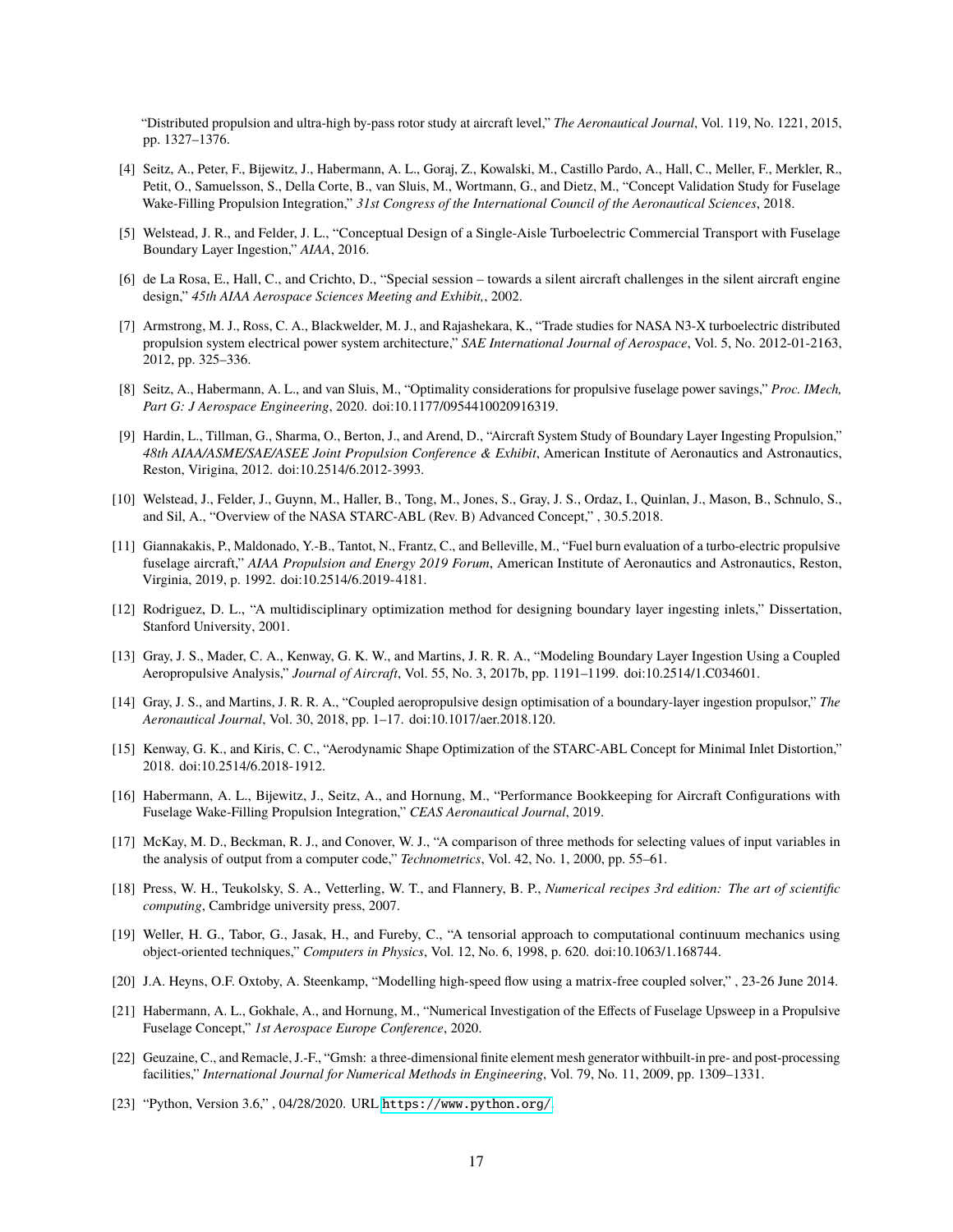- <span id="page-17-0"></span>[24] Forrester, A., Sobester, A., and Keane, A., *Engineering Design via Surrogate Modelling: A Practical Guide*, John Wiley & Sons Ltd., 2008.
- <span id="page-17-1"></span>[25] Smith, L. H., "Wake Ingestion Propulsion Benefit," 1993.
- <span id="page-17-2"></span>[26] Seitz, A., and Gologan, C., "Parametric Design Studies for Propulsive Fuselage Aircraft Concepts," *4th CEAS Air Space Conference*, 2013.
- <span id="page-17-3"></span>[27] F.R. Menter, M. Kuntz, R. Langtry, "Ten years of industrial experience with the SST turbulence model," *Turbulence, Heat and Mass Transfer*, Vol. 1, No. 4, 2003, pp. 624–632.
- <span id="page-17-4"></span>[28] "Hisa: CFD Verification and Validation Archive," , 04/28/2020. URL <http://hisa.gitlab.io/archive.html>.
- <span id="page-17-5"></span>[29] "pyKriging - a User Friendly Python Kriging ToolBox," , 04/30/2020. URL <http://pykriging.com/>.



# **Appendix**

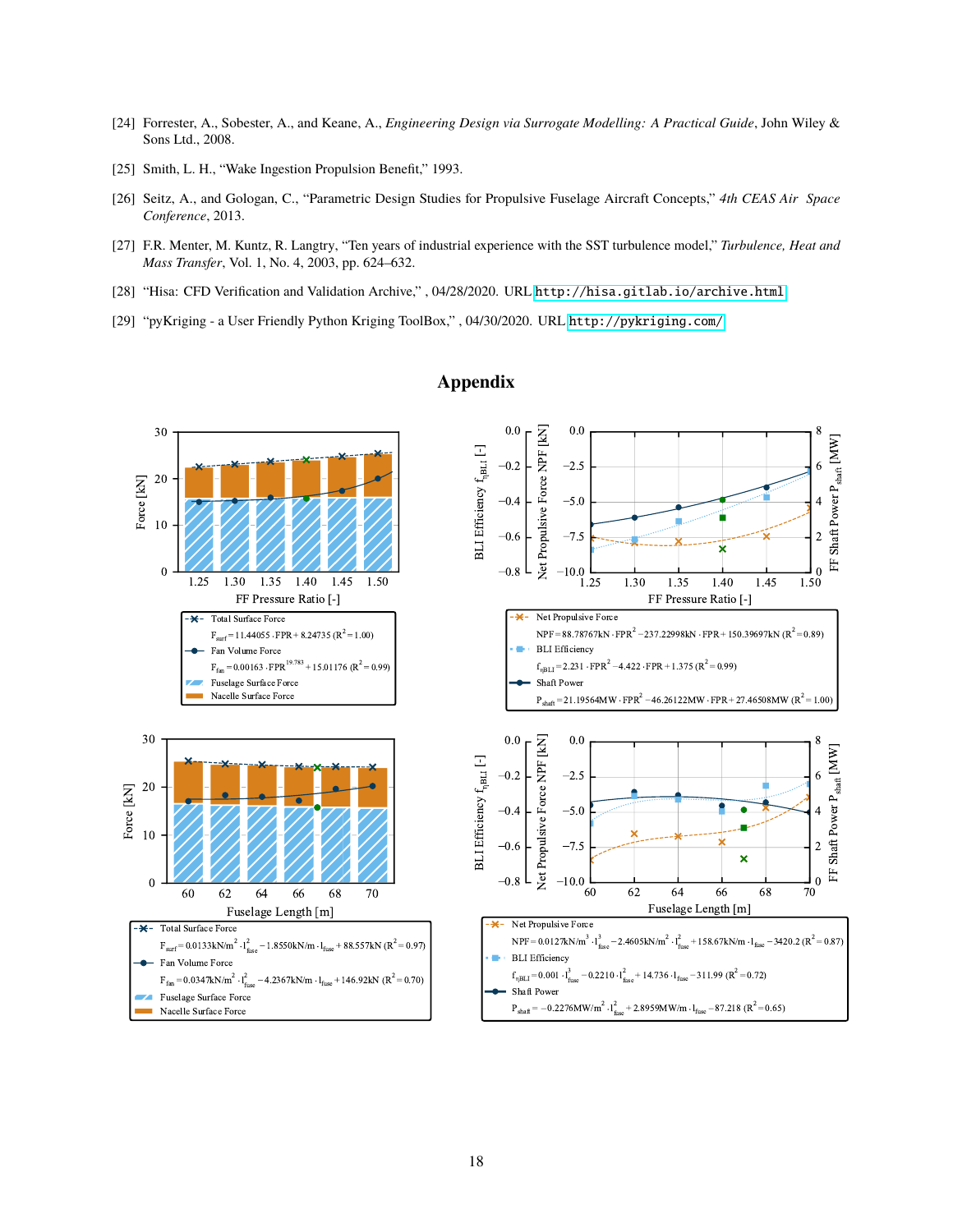<span id="page-18-0"></span>

**Fig. 10 Results of the sensitivity study – forces, shaft power and BLI efficiency factor.**